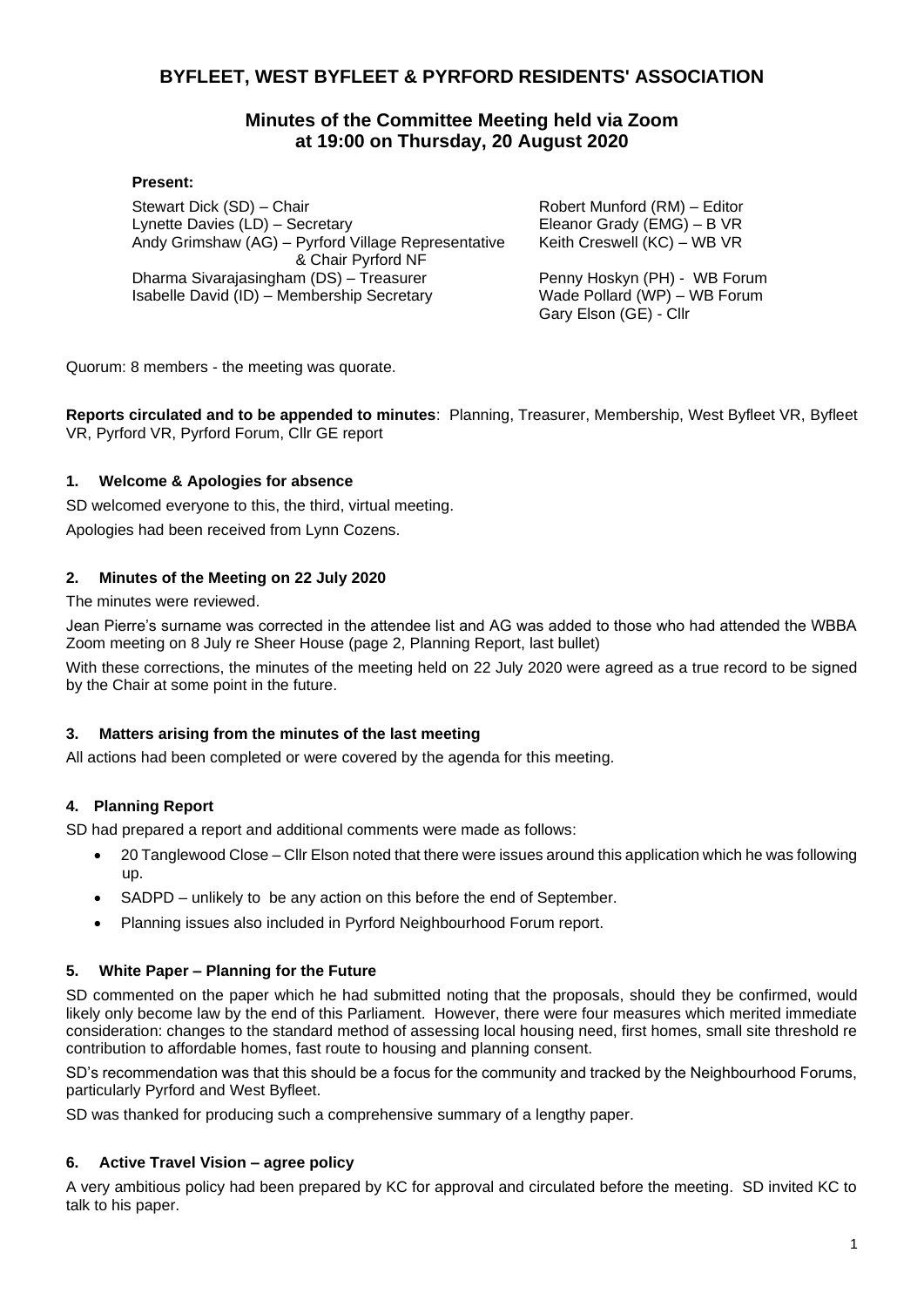KC reported that he had put this policy together with the co-operation and enthusiastic support of the NFs. Whilst containing nothing particularly contentious it did include some projects for the very long term ie another tunnel under the railway linking the two sides of WB.

AG was interested to know how a balance between cars/cyclists/walkers could be achieved. KC believed this would only be through better education, better facilities and better markings. A new highway code was currently under consideration and cycling proficiency was offered by schools. KC did not see a place for education in the policy.

RM wondered if target dates should be included but KC thought that this might be limiting and not appropriate for the long-term ideas.

Cllr GE was concerned about electric bikes and scooters which were increasing in number. It was noted that electric scooters were illegal and could only be ridden on private land. Speed regulators were needed for electric bikes and this was being addressed in the proposals for the new highway code.

EMG was supportive of education through schools and the adoption of 20mph speed restrictions although she was uncertain as to what constituted a residential road. KC said this was any non-classified road. However, 20mph speed restrictions had been turned down in the past by SCC and were not supported by the police unless it could be enforced with restriction measures. Cllr GE confirmed that there had been council discussions about 20mph limits but they had not been supported.

EMG was also keen that the policy should address greening and street furniture. KC's view was that this would be better covered by a policy on public spaces.

SD thanked KC for all his hard work on preparing this policy which he proposed for adoption by the RA, seconded by Cllr GE. This was agreed unanimously.

KC would write an article for the newsletter and the policy would be posted to the website.

## **7. Sheer House Working Group**

WP noted that the membership of the SHWG was almost agreed and that the terms of reference now needed to be worked up. An inaugural virtual meeting would take place very soon and once the ToR had been agreed representatives of both Keeble Brown and RVG would be invited to attend meetings.

Membership was discussed. The proposal was for representatives from WBNF, WBBA, the RA plus the three local councillors. It was felt that including representatives of the wider areas affected by the development ie Woodham, New Haw, Sheerwater would result in too large a group. PNF had expressed a wish to be included but, once again, it was noted that RA members represented the wider community of the three villages and not just the village in which they resided. In addition, two of the councillors were from Pyrford and were confident that they could cover the interests of that village.

Key to good communications would be to have someone from RVB at meetings. The site manager, once appointed, would be ideal.

WP, SD and Cllr GE had already been in contact with Keeble Brown.

The SHWG would not be a planning group. Outline planning consent had already been granted and WBNF had previously objected to various aspects of the application. In these circumstances the SHWG did not expect to be in a position to raise any further objections, it was now time to work with the developers towards the best outcome for the community. This would not preclude members of the public raising their concerns.

### **8. Councillors' Reports**

Cllr GE had submitted a written report.

He was pleased to note that there had been some progress at Marshalls Parade although it continued to be slow.

He also reported that recent bad weather had resulted in several trees coming down in Pyrford, Teggs Lane was particularly affected, and he was working with SCC to get these cleared up.

There were no other reports.

### **9. Editorial**

### **The Resident 165 – deadline for articles now 24 August 2020.**

RM summarised the articles currently planned for this issue; usual committee reports with Sheer House development being covered in the reports from KC (WB VR Report) and WP (WBNF Report), bare foot fundraising walk by Chris Brannigan, Basingstoke Canal, WB allotments and lockdown, gardens in lockdown, Sopwith Drive yellow lines, refurbishment of St Mary's Centre, Byfleet by Fresh Start, Octagon – sale of first house on Broadoaks.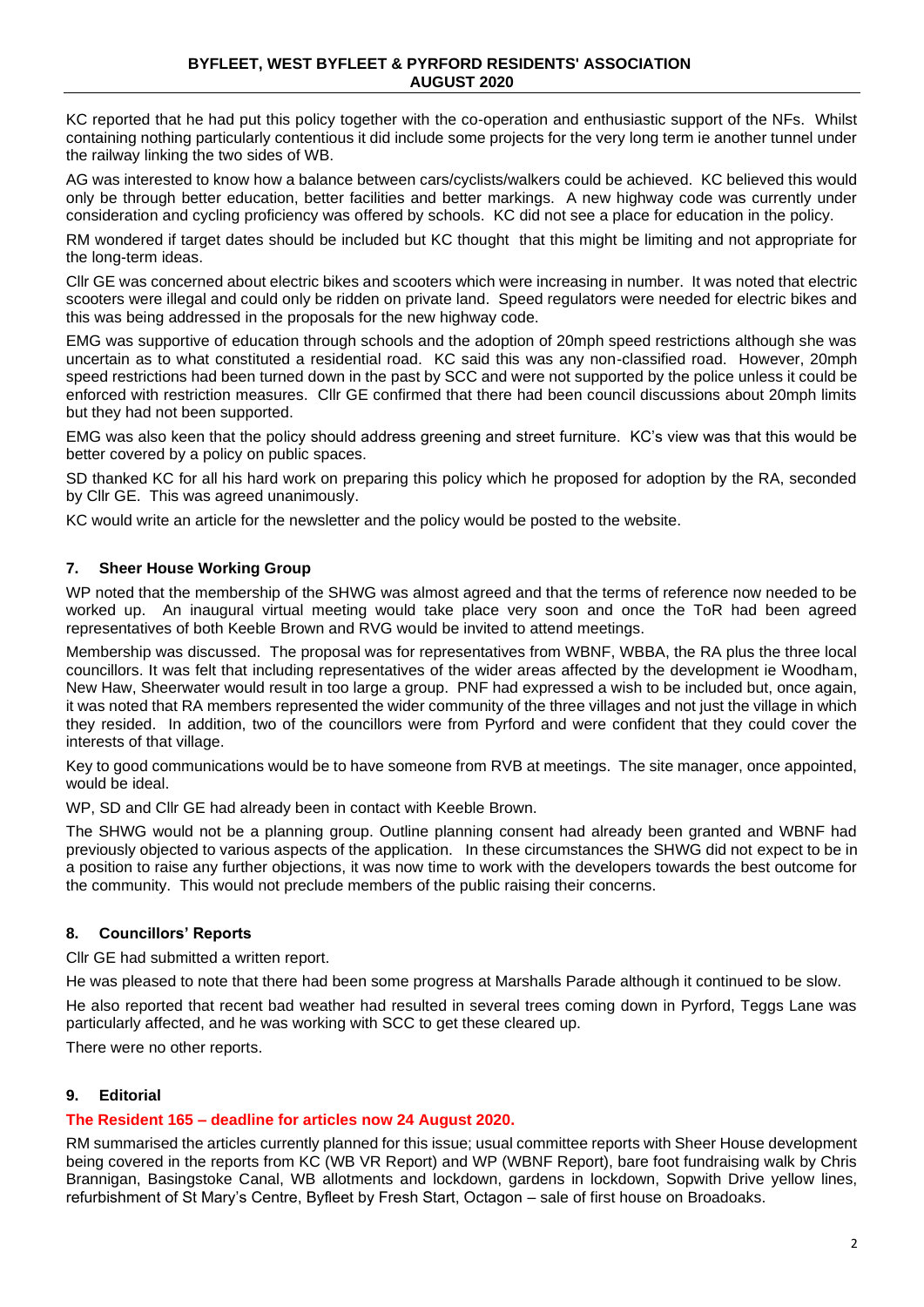West Byfleet medical centre had been asked for a statement on the expected effect of the new developments on medical provision. RM would follow up.

WP and AG would include comments on NCIL projects in their respective reports

EMG would include the seed programme in the Byfleet VR report but was willing to provide a more in-depth report for the next issue.

ID was awaiting a response on sponsorship by Octagon of an RA leaflet to be distributed to every household in the Three Villages

#### **Post meeting note:** Octagon had agreed to sponsor a leaflet

Costings had been provided by ID/RM for the various options for publication of the next issue:

- online newsletter only
- hardcopy newsletter only
- combination of online and hardcopy ie short print run costs + online cost
- production of double-sided A4 leaflet
- delivery of newsletters to all members
- delivery of a leaflet to every household in the 3 villages

These were discussed in detail.

It was clear that printing a small number of copies was not cost effective and made no sense due to the upfront costs.

With the expected drop in membership income for the current year as a result of the suspension of collections due to Covid, the RA needed to be mindful of the cost of producing (and delivering, if this was not to be by street reps) the newsletter.

DS questioned the need for 3,500 copies when membership appeared to be closer to 2,300. He also wondered how many members had actually gone on the website to look at the last issue. Stats provided by Anita Flavell last month appeared to show a spike around the publication date which was encouraging.

Member email addresses had increased from 30-50% but this meant that there were still members relying on the paper copy.

Producing another electronic copy would hopefully encourage further signups along with information proposed for the leaflet which would canvas for new members and promote contact via email.

Expectation was that there would be a return to paper copies but at what point in the future was as yet undecided. If 75% of members provided emails would that be the time to go electronic?

Newsletter delivery in the current situation was the key concern given the demographic of the street reps but research into whether the street reps were willing to deliver needed to be done. It was agreed that VRs should canvas the street reps and KC agreed to draft an email for VRs to send out. street reps and KC agreed to draft an email for VRs to send out.

Given the concerns around costs and delivery – a second Covid spike was expected and cases had risen recently in the area – it was agreed that the next issue should be electronic and freely available as before.

Should sponsorship of the leaflet (production costs and delivery) as outlined at the last meeting become available ie from Octagon, RVG etc this would go ahead – if not in the autumn, in spring 2021.

#### **Post meeting note:** Octagon had agreed to sponsor a leaflet

ID/RD were thanked for all their work getting the costings together and organising articles for the next issue.

### **10. AGM 2020**

The AGM planned for March 2020 had been postponed in light of Covid restrictions precluding public meetings and the challenges of organising a virtual AGM. A quorum of 35 people was needed and there was no provision for proxy voting or even holding a virtual meeting in the constitution. However, recent legislation had indicated the possibility of postponing until end September and holding a virtual meeting

PH reported that it might be possible to hold the meeting using technology available at the Church of the Good Shepherd with social distancing possible in the space available. St John's Church, WB, had also been proposed but the same technology was not available.

After some discussion it was agreed that it was not appropriate to ask people to meet F2F in current circumstances and that the AGM should be further postponed.

SD would include an explanation in his report for the newsletter which would be repeated on the website and noticeboards around the three villages.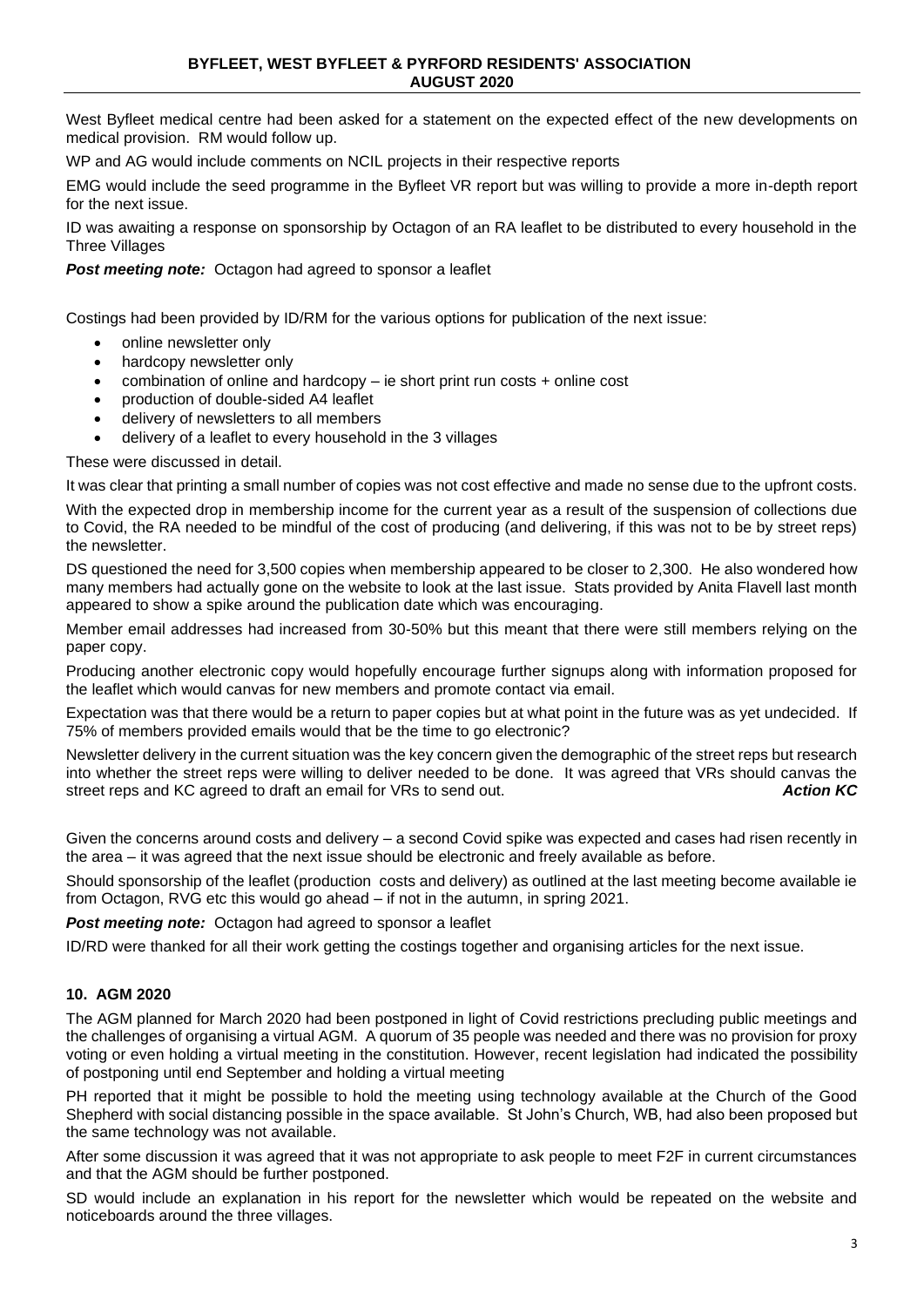It was noted that the first resolution at the AGM would need to be approval of the postponement and action taken.

### **11. Village Representative Reports**

**West Byfleet** – KC had circulated his report for the newsletter as this covered the same ground as his committee report. He made the following additional comments:

- The petition to complete the cycling/walking path along the Parvis Road between Byfleet and Broadoaks now had 202 signatures
- The proposals to close the road under the railway in Camphill Road to cars and the removal of barriers on the pavement outside Waitrose had been scrapped. However, it was reported that Cllr Boote was looking to reinstate the barrier removal proposal.
- Boarding had now been put up around the Sheer House site.
- It was to be noted that there were still 138 business activities in WB despite the departure of all the SH tenants.
- AG reported that the library had re-opened but only for a short while as it had now been shut due to flooding following the recent heavy rain.

### **Pyrford** - AG had submitted a report.

Work at Marshall's Parade was noted together with other planning issues.

Yellow lines at the junction with Lincoln Drive and Old Woking Road had been included in the 2020 Woking Parking review.

KC asked about the installation of a kissing gate on Twisted Stone footpath and whether it restricted access to mobility vehicles. Whilst this was the case, AG noted that there were a few other paths in the area with such gates. AG had discussed this with Marion Malcher, the footpath officer.

*Pyrford* NF *–* AG had submitted a report.

- A number of planning applications were listed.
- Paperwork for the re-designation of the PNF had been sent to WBC who had returned with some comments and paperwork would now be re-submitted.

**Byfleet –** EMG reported the following

- Currently all quiet in Byfleet! Shops were opening up and social distancing was being observed.
- There would be a new date for the inauguration of Godfrey's bench
- One of the street reps would not be continuing

### **12. AOB**

There had been a reduced agenda for this meeting but DS had circulated a Treasurer's Report.

AG asked why the RA were not using the reserves.

DS explained that this was not the case and by controlling expenses, the expectation was to return to cash positive later in the year. Reduced subscription revenue was expected and advertisements were running at a lower level than last year. With uncertainty as to how long this would continue the reserves might be needed to cover the ongoing costs of the RA and the production of the newsletter whether online or on paper or both.

Funds would not be made available for donations at the current time (unless in exceptional circumstances) but kept for emergency actions such as the funding of any legal action/advice needed by any of the villages.

Payment of the RA grant to PNF was still outstanding and the situation was being addressed by both SD and DS. Solutions had been put forward and a meeting was now needed to resolve the issues.

SD noted that he had prepared a paper outlining the planning responsibilities of the RA and the NFs. This would be circulated to the committee for discussion and agreement.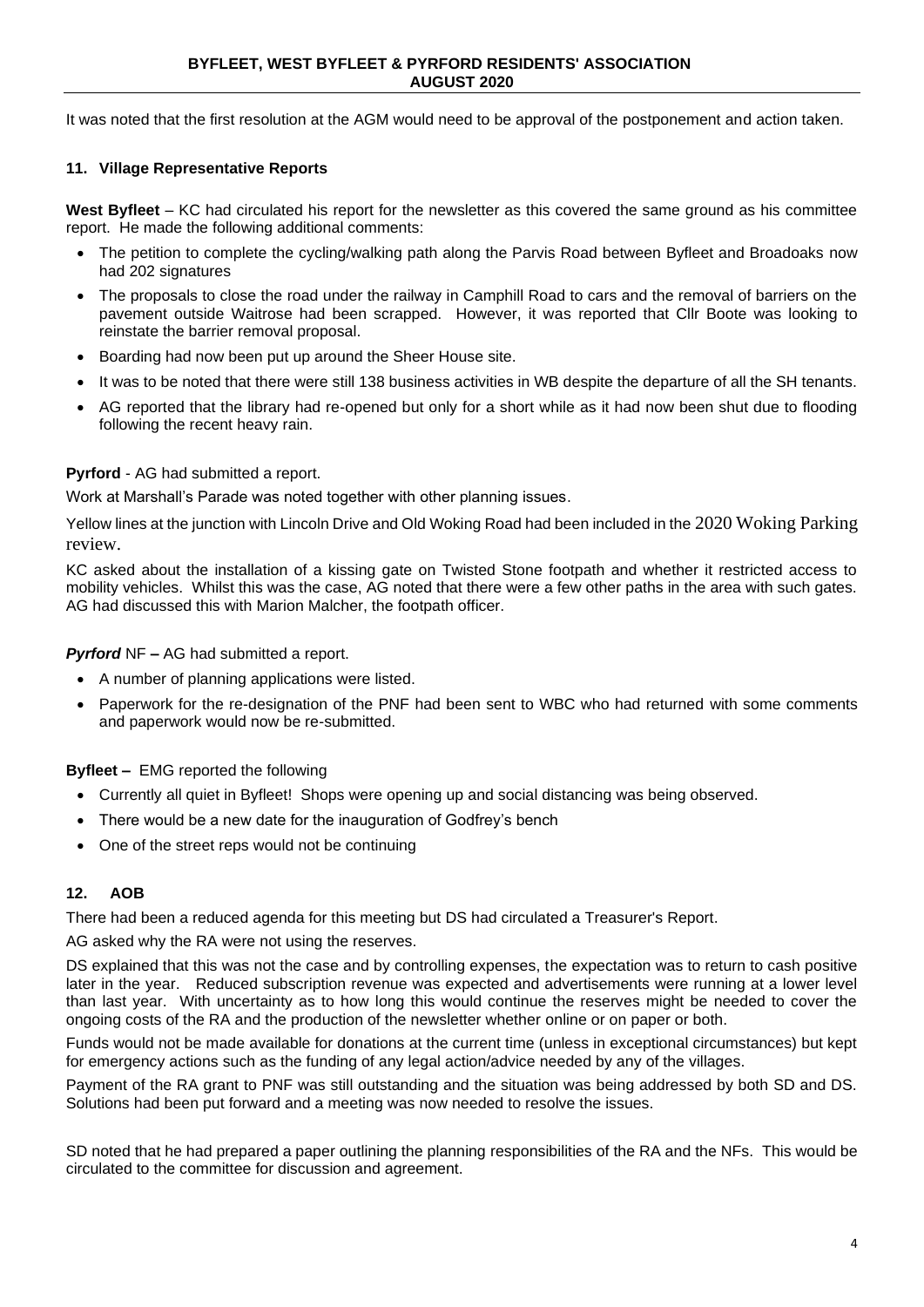**Drop-in dates**:

**14:00 on Saturday, 10 October 2020** – AG to cancel Pyrford Village Hall booking as this would no longer be needed

**Meeting closed at 21:10**

**Date of the next meeting – Wednesday, 16 September 2020**

**Meetings for 2020-21 – all at 19:00 on the third Wednesday of the month, by Zoom until further notice:**

**2020** 21 October 18 November 17 February 17 February 17 February 17 February 17 March December – no meeting

**2021** 20 January<br>17 February 21 April 19 May 16 June 21 July August – no meeting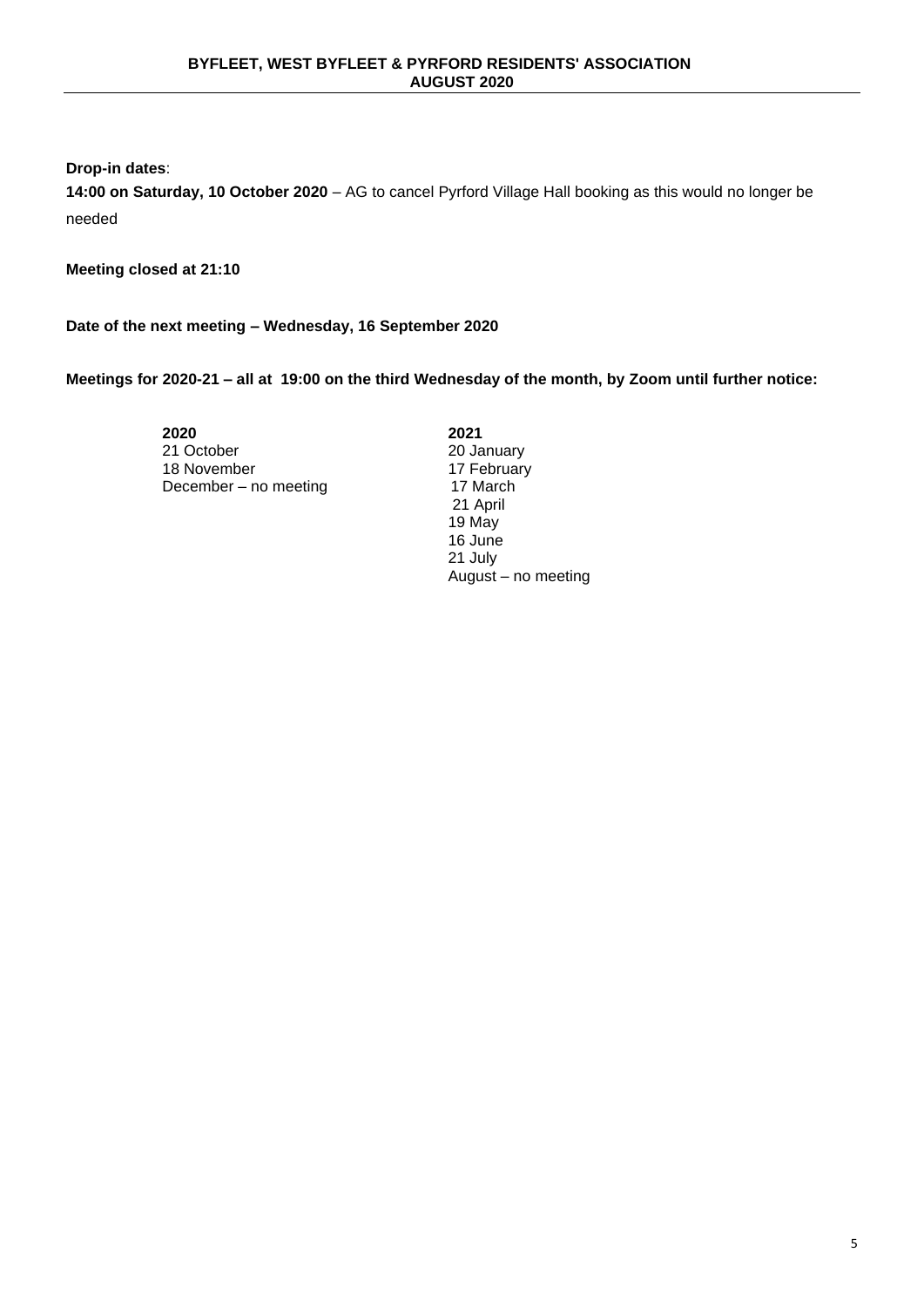# **TREASURER'S REPORT 20th of August 2020**

The following Statement of Financial Affairs is for the period from  $1<sup>st</sup>$  of January 2020 to  $20<sup>th</sup>$  of August 2020.

# **July update on financials**

Our year to date subscription collection £7,599 pounds and now most cash collected during Covid-19 lock down is banked. We have invoiced £1,180 to date for advertising and collected £880 to date. Our total cash reserves continue to remain healthy at £26,890. For the current year up to June 2020, we have a deficit of £699. We still expect to return to cash positive later in the year with controlling expenses. Invoice raised for Alan Greenwood in March (£150) continuing to remain unpaid.

The £544 Stag print invoice relating to issue 164 was paid in July.

We will be paying the annual grants to the Neighbourhood Forums hopefully soon. We are still waiting for Pyrford on a couple review comments. We will deduct £500 from West Byfleet Neighbourhood Forum.

Notes and open items.

- 1 RA had received an invoice for £4,491 from Bell Cornwell. This is below the anticipated £5,000 funds set aside by the RA in 2019. This invoice was settled in January 2020.
- 2 Charitable status and gift aid progress is slow due to regulation 19, Covid-19 and other urgent matters. We are deferring this until 2021.
- 3 COVID-19: In 2020, subscriptions income is expected to be up to 25% lower than 2019. This is due to the lockdown and paused collection activity for almost 4 months. This reduction is expected to be around £3,500 based on our 2019 results. We also expect to have fewer advertisements in our resident magazine and expect collection to be slower.

Dharma Sivarajasingham Hon. Treasurer 20/08/2020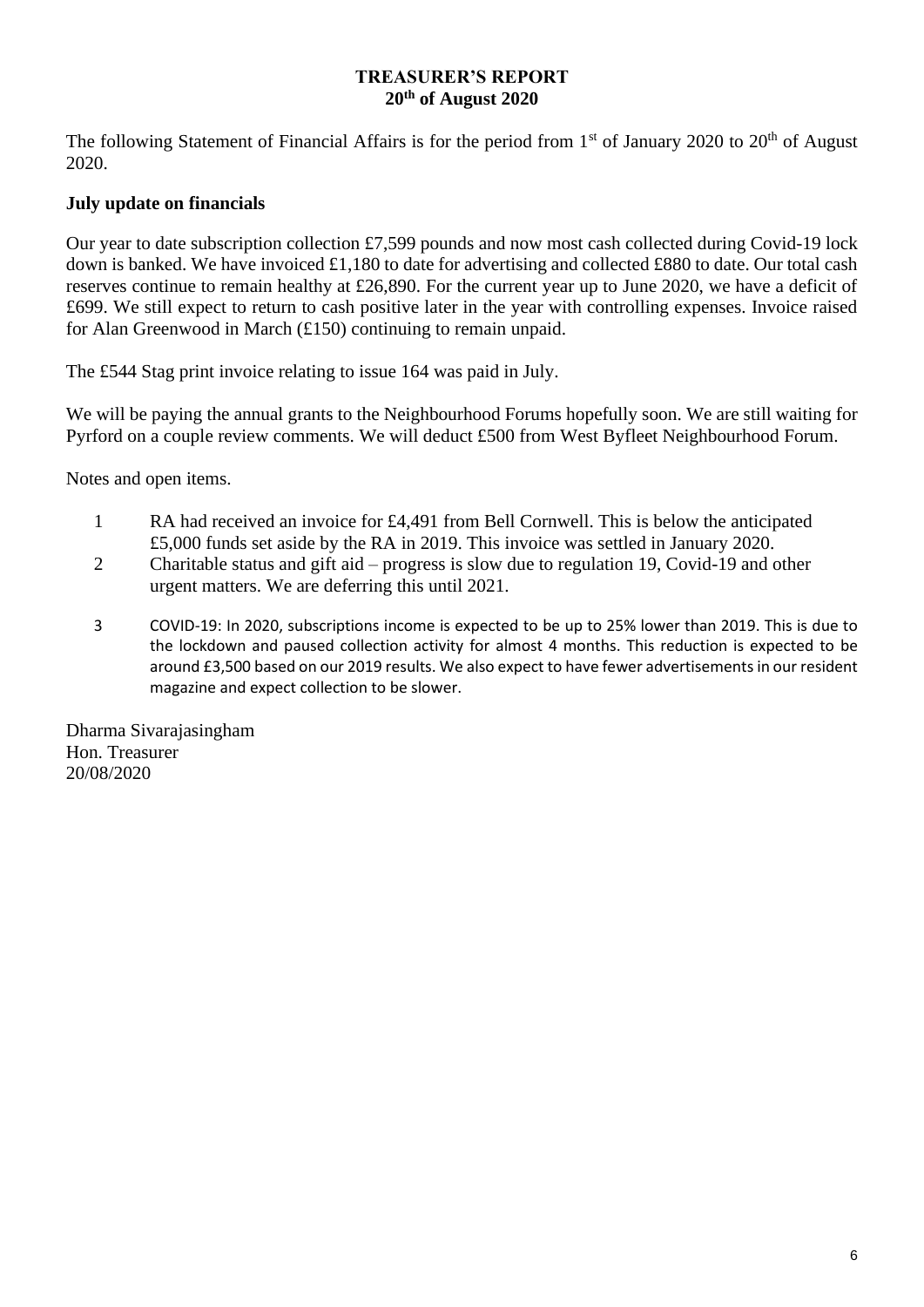#### **BYFLEET, WEST BYFLEET & PYRFORD RESIDENTS' ASSOCIATION AUGUST 2020**

# **Byfleet, West Byfleet & Pyrford Residents Associati**

|                    | 20 August                                                 |                                                       |              |
|--------------------|-----------------------------------------------------------|-------------------------------------------------------|--------------|
| to                 | 2020                                                      | Year to date                                          |              |
| <b>INCOME</b>      |                                                           | £                                                     | £            |
|                    | <b>Subscriptions and member</b><br>donations:             |                                                       |              |
|                    | <b>Byfleet</b>                                            | 958                                                   |              |
|                    | West Byfleet                                              | 2,859                                                 |              |
|                    | Pyrford                                                   | 3,331                                                 |              |
|                    | Subscriptions not<br>allocated                            | 451                                                   |              |
|                    | 2019 paid in 2018                                         |                                                       |              |
|                    | 2020 paid in 2019 or to                                   |                                                       |              |
|                    | be allocated                                              |                                                       |              |
|                    |                                                           |                                                       | 7,599        |
|                    | <b>Advertising</b> (includes receipts from 2019 invoices) |                                                       | 1,110        |
|                    | <b>Bank Interest</b>                                      |                                                       | 31           |
|                    | <b>Donations</b>                                          |                                                       |              |
|                    | Other                                                     |                                                       |              |
|                    | <b>Total Income</b>                                       |                                                       | 8,740        |
| <b>EXPENDITURE</b> |                                                           |                                                       |              |
|                    | The Resident                                              |                                                       | 2,034        |
|                    | <b>Committee Expenses</b>                                 |                                                       |              |
|                    | <b>Street Rep Drop Ins</b><br>Room Hire not Comm.         |                                                       | 39<br>131    |
|                    | <b>AGM</b>                                                |                                                       | 105          |
|                    | Fetes                                                     |                                                       |              |
|                    | Display/Equipment                                         |                                                       |              |
|                    | Donations:                                                |                                                       | 500          |
|                    | <b>Community Support</b><br>Insurance                     |                                                       | 4,792        |
|                    | Postage, Stationery & Printing                            |                                                       | 618          |
|                    | Sundries/Losses                                           |                                                       |              |
|                    | Database/Web Expenses                                     |                                                       | 1,220        |
|                    | Mileage/Parking                                           |                                                       |              |
|                    | Forums - Pyrford<br>- Byfleet                             | 0<br>$\pmb{0}$                                        |              |
|                    | - West Byfleet                                            | $\overline{0}$                                        |              |
|                    |                                                           |                                                       | 0            |
|                    | <b>Total Expenditure</b>                                  |                                                       | 9,439        |
|                    | Surplus/(Deficit)                                         |                                                       | (£699)       |
| Opening Cash       |                                                           |                                                       | £27,589      |
|                    | Surplus/(Deficit)                                         |                                                       | (E699)       |
| Closing Cash       |                                                           |                                                       | £26,890      |
|                    | Analysis of Cash                                          | <b>Current Account</b>                                | 4,275        |
|                    |                                                           | Un allocated Collections Accounts                     |              |
|                    |                                                           | + 2020 subs not allocated<br><b>Overnight Deposit</b> | 451<br>7,008 |
|                    |                                                           | 32Day deposit                                         | 15,157       |

**£26,890**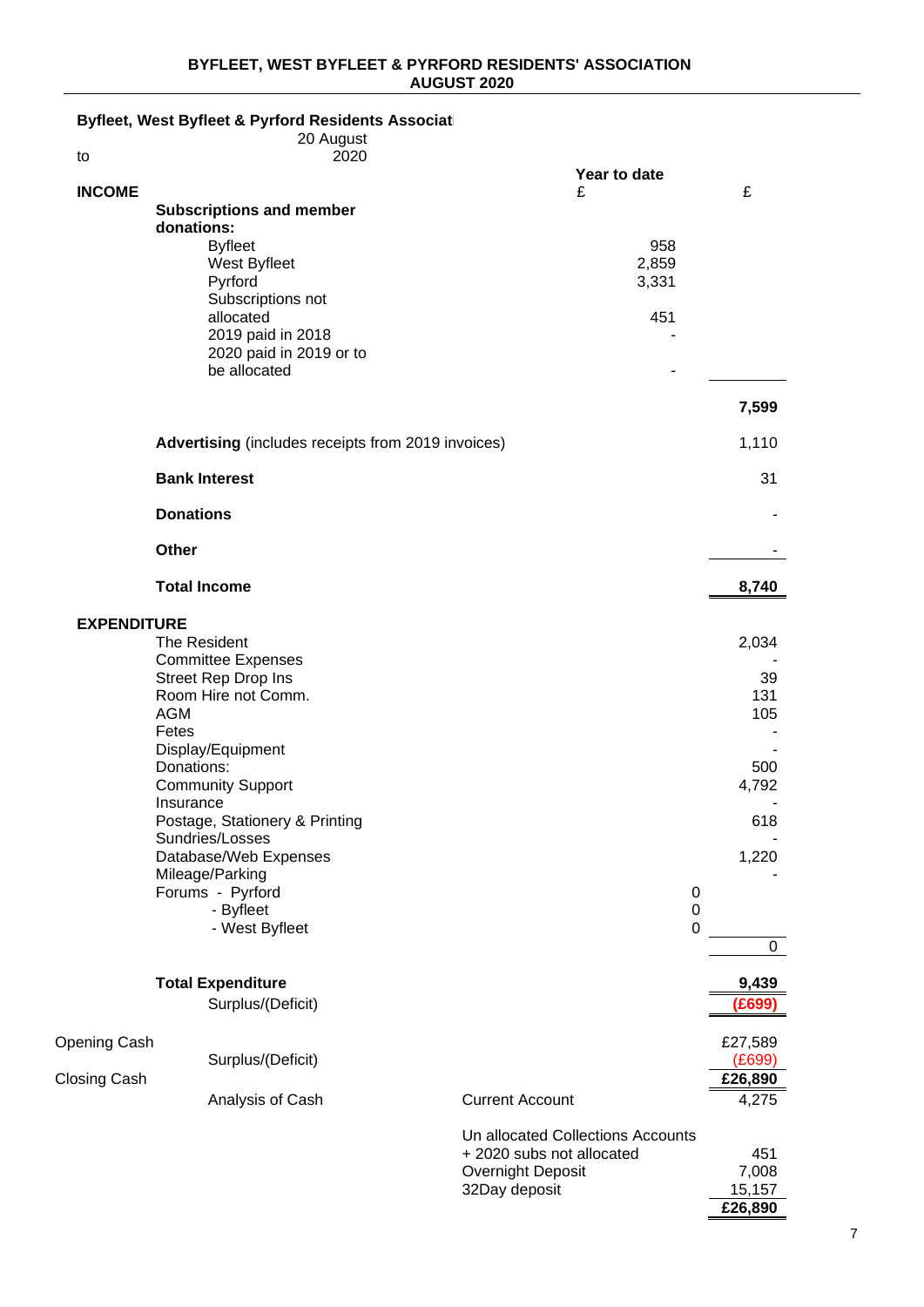| $\star$ | <b>Donations</b><br><b>FRIENDS OF BYFLEET -</b>      | £     |
|---------|------------------------------------------------------|-------|
|         | <b>GODFREY BENCH</b>                                 | 250   |
|         | <b>BYFLEET AMENITIES</b>                             | 250   |
|         |                                                      | £500  |
| $\star$ | <b>Community Support</b><br><b>BELL CORNWELL RE-</b> |       |
|         | SADPD                                                | 4,491 |
|         | Printing Leaflets - walk                             |       |
|         | in Centre                                            | 301   |
|         |                                                      | 4,792 |
| $\star$ | <b>Sundries</b>                                      |       |
|         |                                                      | £0    |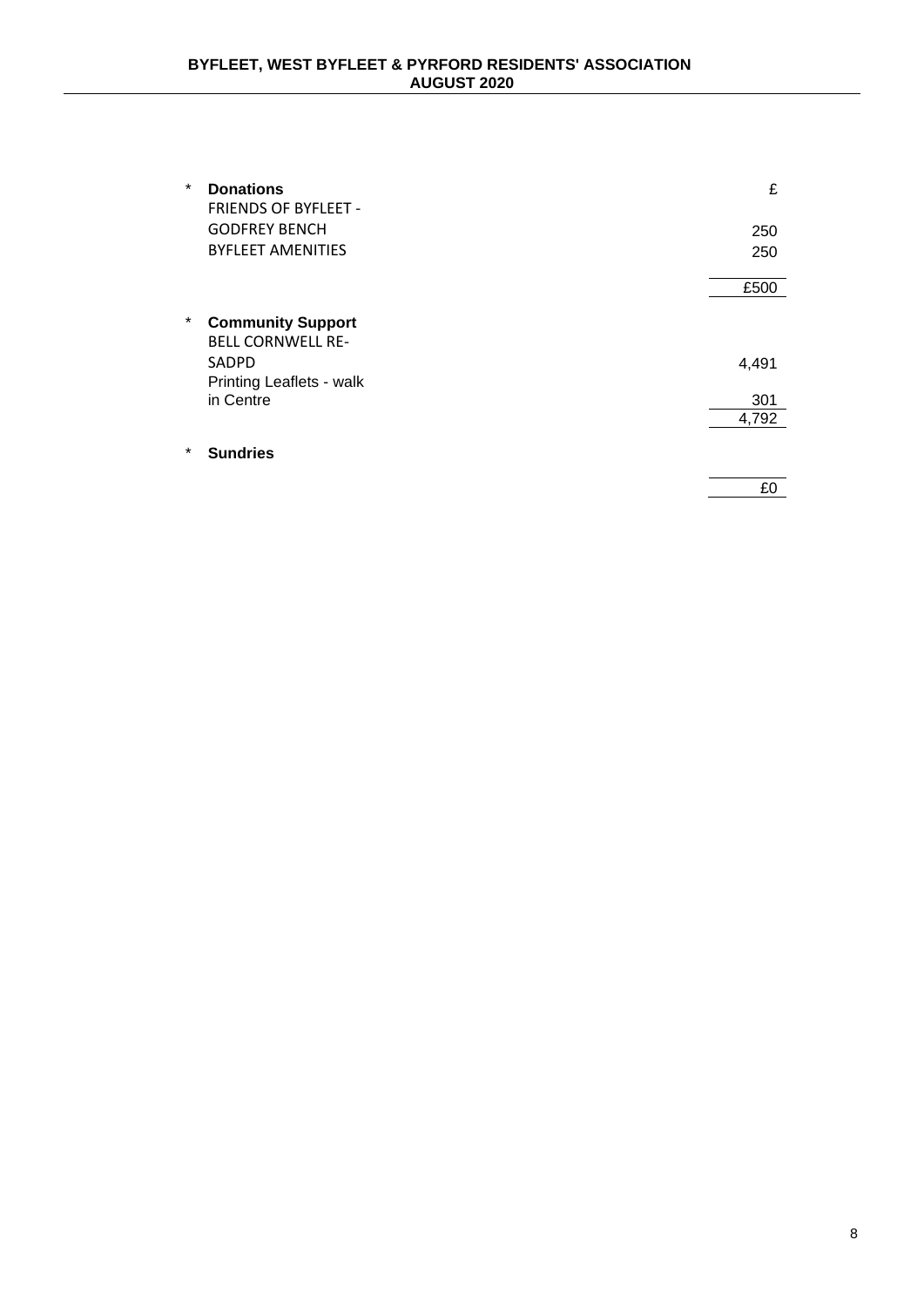## **PLANNING REPORT**

Of necessity I am for the time being standing in as Planning Coordinator.

I have attempted to extract those applications and/or decisions that I think are either of importance or interest. The vast majority of applications appear to be for fairly standard extensions or tree branch removals.

Wherever possible I have visited the sites and discussed any concerns (if any) with the relevant Forum.

This report covers information received up to Tuesday 18th August

There have been very few applications of interest.

## **1. WHITE PAPER CONSULTATION**

See separate report

#### **2. PLAN/2020/0202**

Pyrford Place, Pyrford Road, Woking. Surrey

Erection of two storey boathouse following demolition of existing boathouse refurbishment of existing footbridge and erection of single storey storage building and associated works.

#### **The RA have objected.**

#### **PENDING**

Main reasons are:

- > Not in accord with PNF Plan
- > Building is on Green belt land and conflicts with NPPF in particular paragraphs 145(c) and (d).
- > Description of proposed design is confusing.
- > Proposed structure is hide compared with current why?
- > Privacy issues.

### **3. PLAN/2020/0571**

Erection of a two storey front extension and single storey rear extension. Erection of front and rear dormers and side and rear roof lights.

Address: 20 Tanglewood Close, Pyrford, Woking, Surrey, GU22 8LG

### **PENDING CONSIDERATION**

#### **4. PLAN/2019/1063**

Address: Tamarix, 153 Old Woking Road,

Demolition of existing dwelling and garage and erection of a 2.5 storey building of 5 apartments with associated soft and hard landscaping and relocation of vehicular access to Lincoln Drive.

#### The RA have **objected.**

Main reasons:

- > Inadequate parking
- > Out of character
- > Loss of privacy
- > Does not comply with PNF Plan policies BE1, BE2 and BE3.

### **PENDING CONSIDERATION**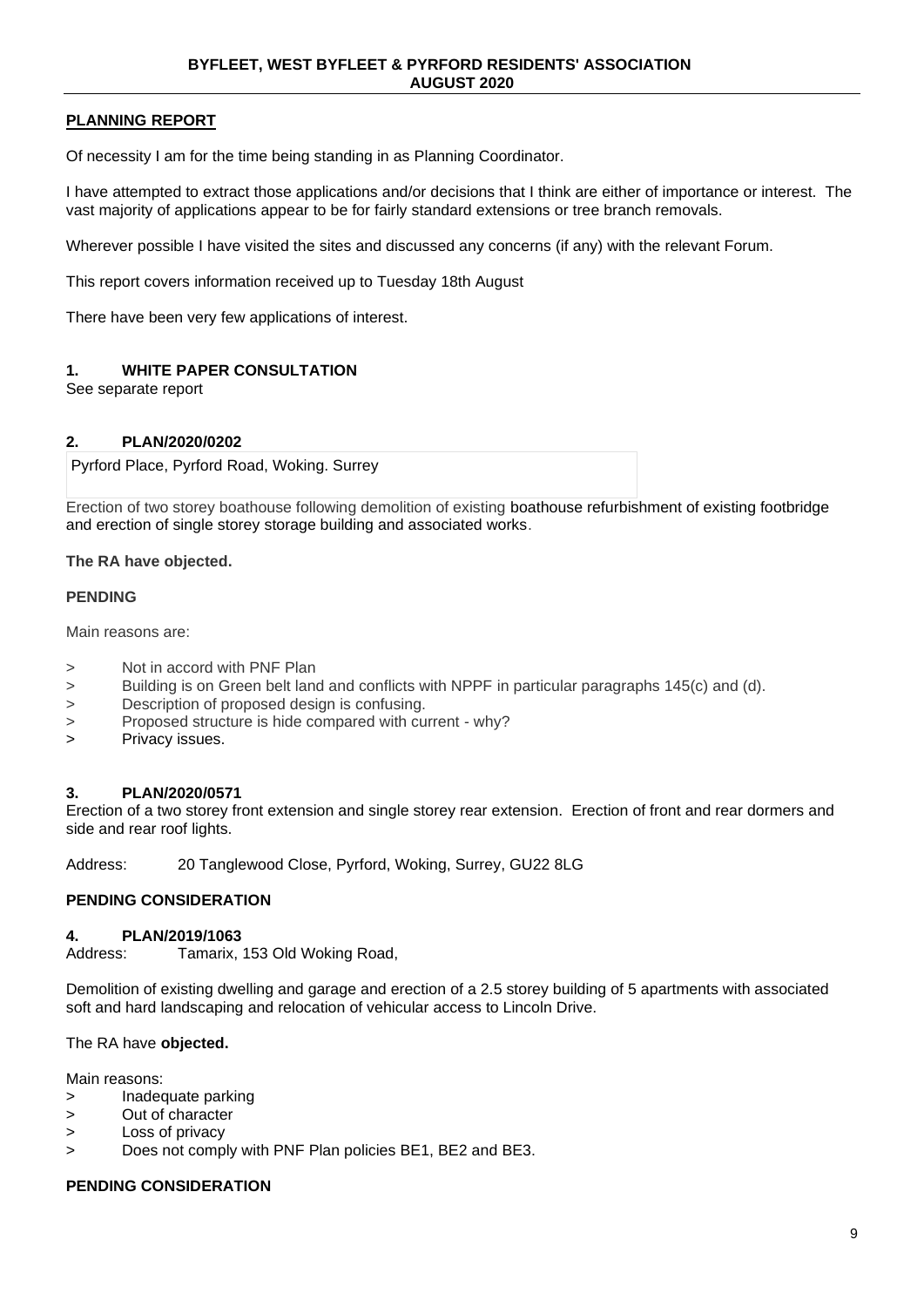# **5. PLAN/2020/0602**

#### Address: 47A Old Woking Road

Erection of part two storey, part single storey rear extension incorporating 1no. single dormer, side dormer to existing outrigger, 1no. single dormer to rear elevation and 2no. single dormers to fromt elevation to create 2no. studio flats at first floor level and 1no. one bedroom flat within roof space. Provision for 2no. parking spaces to rear and revised bin storage layout.

Planning Committee.

## **Pending Consideration**

Statutory Expiry Date 15 September 2020

## **6. PLAN/2020/0443**

Address: 74 Lovelace Drive, Pyrford, Woking, GU22 8QY

Conversion of garage into habitable accomodation.

### **Refused**

## **7. PLAN.2020/0687**

Address: Milestones, 117 Old Woking Road, West Byfleet, KT14 6HY

Erection of single rear extension and conversion of garage into habitable accommodation.

Decision - delegated power.

### **8**. **SADPD**

Nothing further to report since my last update. Inspector's final report unlikely before end September.

# **9. SHEER HOUSE REDEVELOPMENT**

A working group comprising representatives from:

- > WBNF
- > WBBA
- > RA
- > COUNCILLORS

has been formed. Terms of reference for discussion at the initial meeting are being drafted.

*Ref:SJCD/RA/Planning Report/August 2020*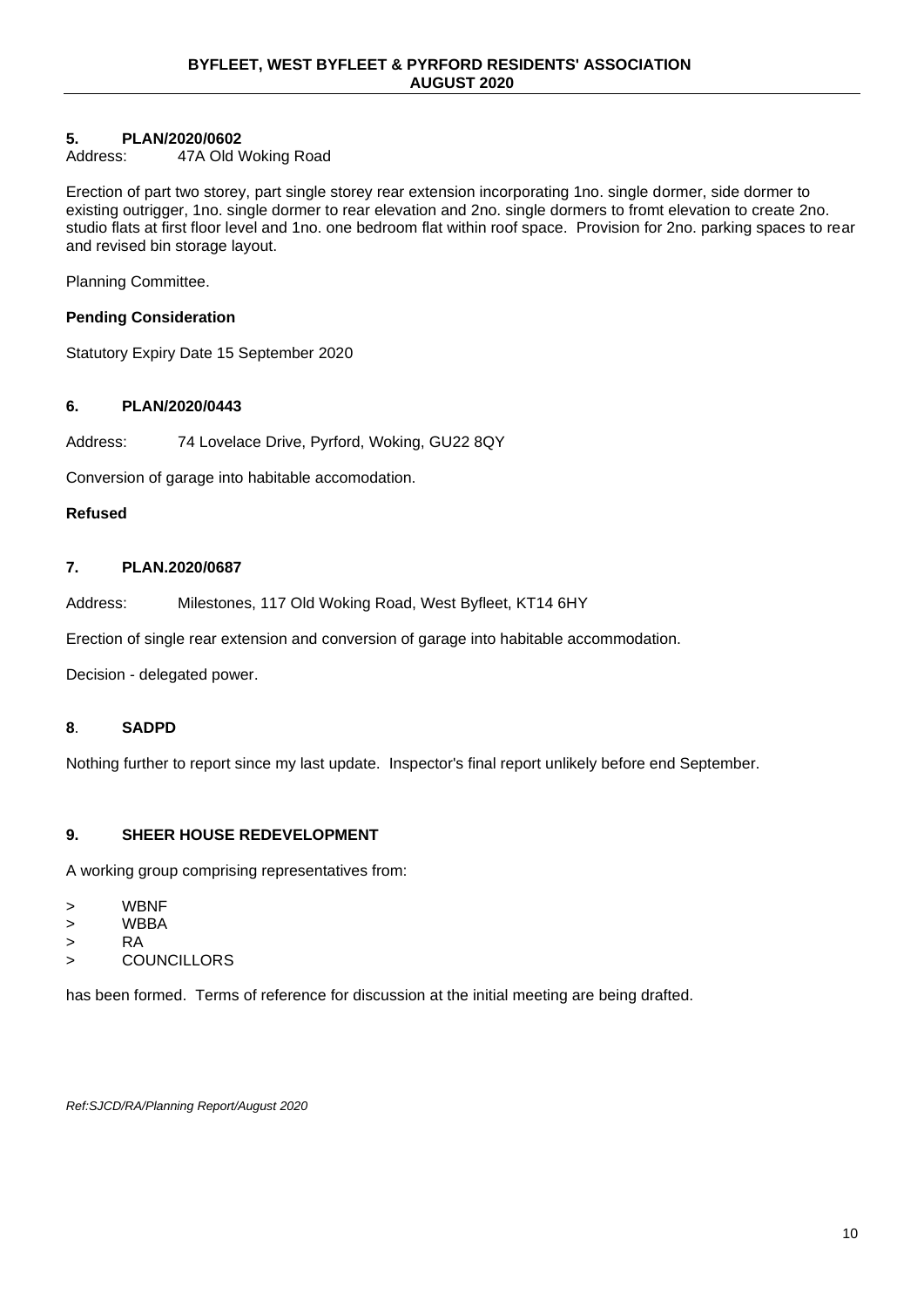## **WHITE PAPER: PLANNING FOR THE FUTURE**

"Our proposals seek a significantly simpler, faster and more predictable system. They aim to facilitate a more diverse and competitive housing industry, in which smaller builders can thrive alongside the big players, where all pay a fair share of the costs of infrastructure and the affordable housing existing communities require and where permissions are more swiftly turned into homes.

We are cutting red tape, but not standards. This Government doesn't want to just build houses. We want a society that has re-established powerful links between identity and place, between our unmatchable architectural heritage and the future, between community and purpose. Our reformed system places a higher regard on quality, design and local vernacular than ever before, and draws inspiration from the idea of design codes and pattern books that built Bath, Belgravia and Bournville. Our guiding principle will be as Clough Williams-Ellis said to cherish the past, adorn the present and build for the future.

We will build environmentally friendly homes that will not need to be expensively retrofitted in the future, homes with green spaces and new parks at close hand, where tree lined streets are the norm and where neighbours are not strangers.

We are moving away from notices on lampposts to an interactive and accessible mapbased online system – placing planning at the fingertips of people. The planning process will be brought into the 21st century. Communities will be reconnected to a planning process that is supposed to serve them, with residents more engaged over what happens in their areas.

While the current system excludes residents who don't have the time to contribute to the lengthy and complex planning process, local democracy and accountability will now be enhanced by technology and transparency.

Reforming the planning system isn't a task we undertake lightly, but it is both an overdue and a timely reform. Millions of jobs depend on the construction sector and in every economic recovery, it has played a crucial role" - **The Rt. Hon. Robert Jenrick MP Secretary of State for Housing, Communities and Local Government.**

The proposals for Local Plan reform, changes to developer contributions and development management will require primary legislation followed by secondary legislation. The proposals allow 30 months for new Local Plans to be in place so a new planning framework. The Government would expect new Local Plans to be in place by the end of this Parliament.

So as regards the current Local Plan; Woking SADPD; the Inspector's findings; the further public consultation and the possible release of Green Belt land under the SADPD proposals I assume that we continue as normal.

The below is a brief and very incomplete bullet point summary of some of the recommendations in the above White Paper. There are three main sections:

#### **Pillar One – Planning for development**

#### **Pillar Two – Planning for beautiful and sustainable places**

#### **Pillar Three – Planning for infrastructure and connected places**

#### **Problems re Planning:**

- It is too complex
- Planning decisions are discretionary rather than rules-based
- It takes too long to adopt a Local Plan (average seven years)
- Assessments of housing need, viability and environmental impacts are too complex and opaque
- It has lost public trust
- It is based on 20th-century technology
- The process for negotiating developer contributions to affordable housing and infrastructure is complex, protracted and unclear
- There is not enough focus on design, and little incentive for high quality new homes and places
- It simply does not lead to enough homes being built

#### **Proposals:**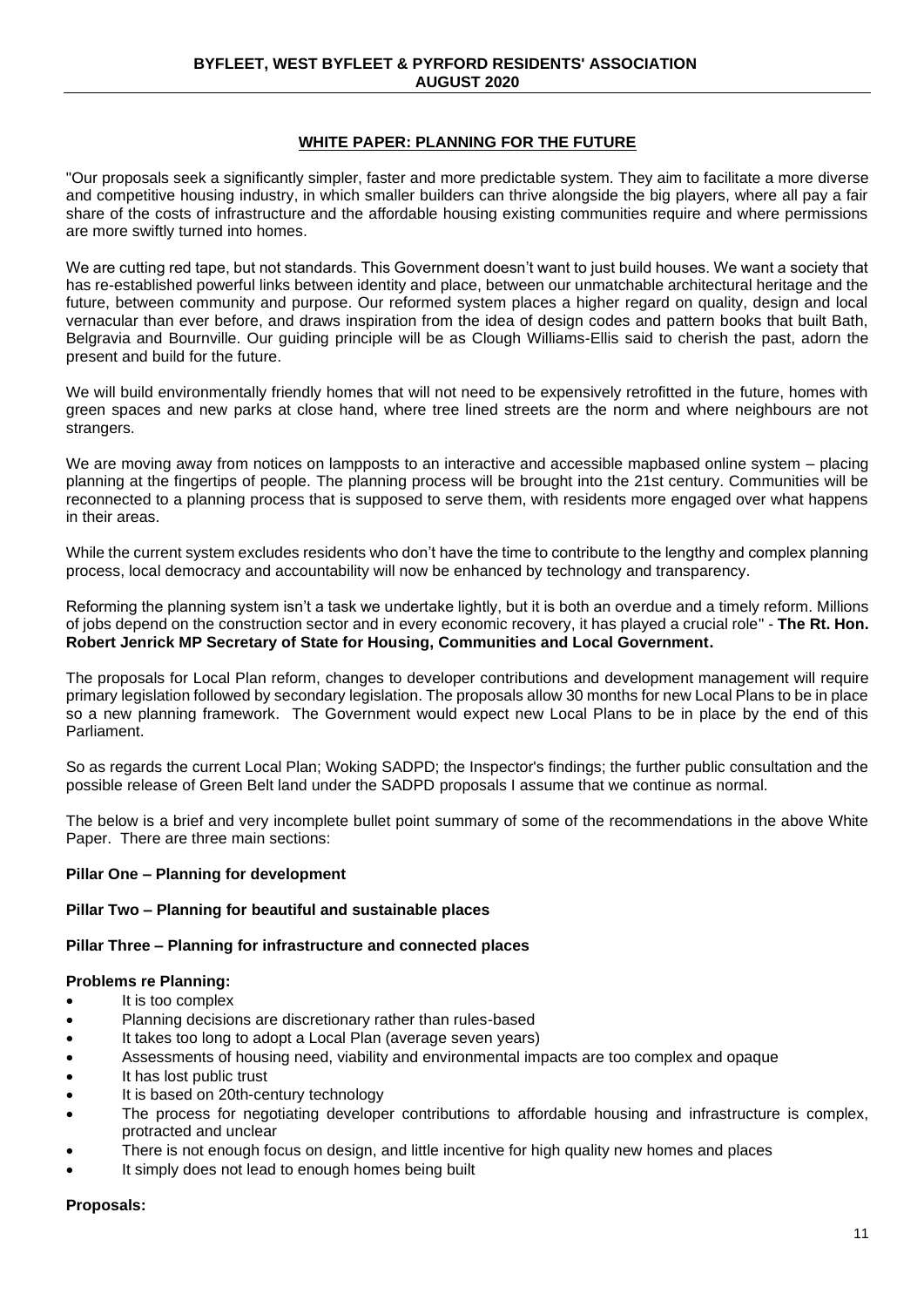## 1. **Streamline the planning process**

- Simplifying the role of Local Plans
- Local Plans should set clear rules rather than general policies for development
- Local councils should radically and profoundly re-invent the ambition, depth and breadth with which they engage with communities
- Local Plans should be subject to a single statutory "sustainable development" test,
- Local Authorities and the Planning Inspectorate will be required through legislation to meet a statutory timetable (of no more than 30 months in total)
- Decision-making should be faster and more certain
- Government will seek to strengthen enforcement powers and sanctions

## 2. **Embrace modern technology in the planning process. Move away from paper based**

## 3. **Bring a new focus on design and sustainability**

- The planning system supports efforts to combat climate change and maximises environmental benefits
- Include ambitious improvements in the energy efficiency standards for buildings to help deliver the Government's world-leading commitment to net-zero by 2050
- Ask for beauty and be far more ambitious for the places we create, expecting new development to be beautiful
- Expect design guidance and codes
- Ensure that each Local Planning Authority has a chief officer for design and place-making

#### 4. **Improve infrastructure delivery in all parts of the country and ensure developers play their part, through reform of developer contributions**

#### 5. **Ensure more land is available for the homes and development people and communities need, and to support renewal of our town and city centres**

I shall focus on a few of the above proposals which are of the greater interest to our Communities.

### **Neighbourhood Community Infrastructure Levy**

The Government supports that this should remain and should continue to be spent on priories in the area that the related development occurs. It provides an important incentive to local communities to allow development in their area. **Wish to enhance community engagement?**

# **Community Infrastructure Levy ("CIL")**

- Will be reformed as a nationally set value based flat charge
- New levy will raise more money
- Section 106 Agreements will cease and move to have a consolidated CIL
- This will deliver more infrastructure
- Local Authorities will have greater power on how CIL is used to drive up provision for affordable housing
- This will support existing and new communities
- There is scope for even more flexibility around spending. The Government could also increase Local Authority flexibility, allowing them to spend receipts on their policy priorities, **once core infrastructure obligations have been met**. In addition to the provision of local infrastructure, including parks, open spaces, street trees and delivery or enhancement of community facilities, this could include improving services **or reducing council tax.**

### **Neighbourhood Plans**

These will be maintained as an important means of Community input.

Since 2011 over 1,100 Plans have successfully passed their referendum. They have become an imported tool in helping to "bring democracy forward" in planning by allowing communities to think proactively about how they would like their area to develop.

**However** the Government will wish to consider whether the content of Neighbourhood Plans should become more focused to reflect the proposals of the White Paper.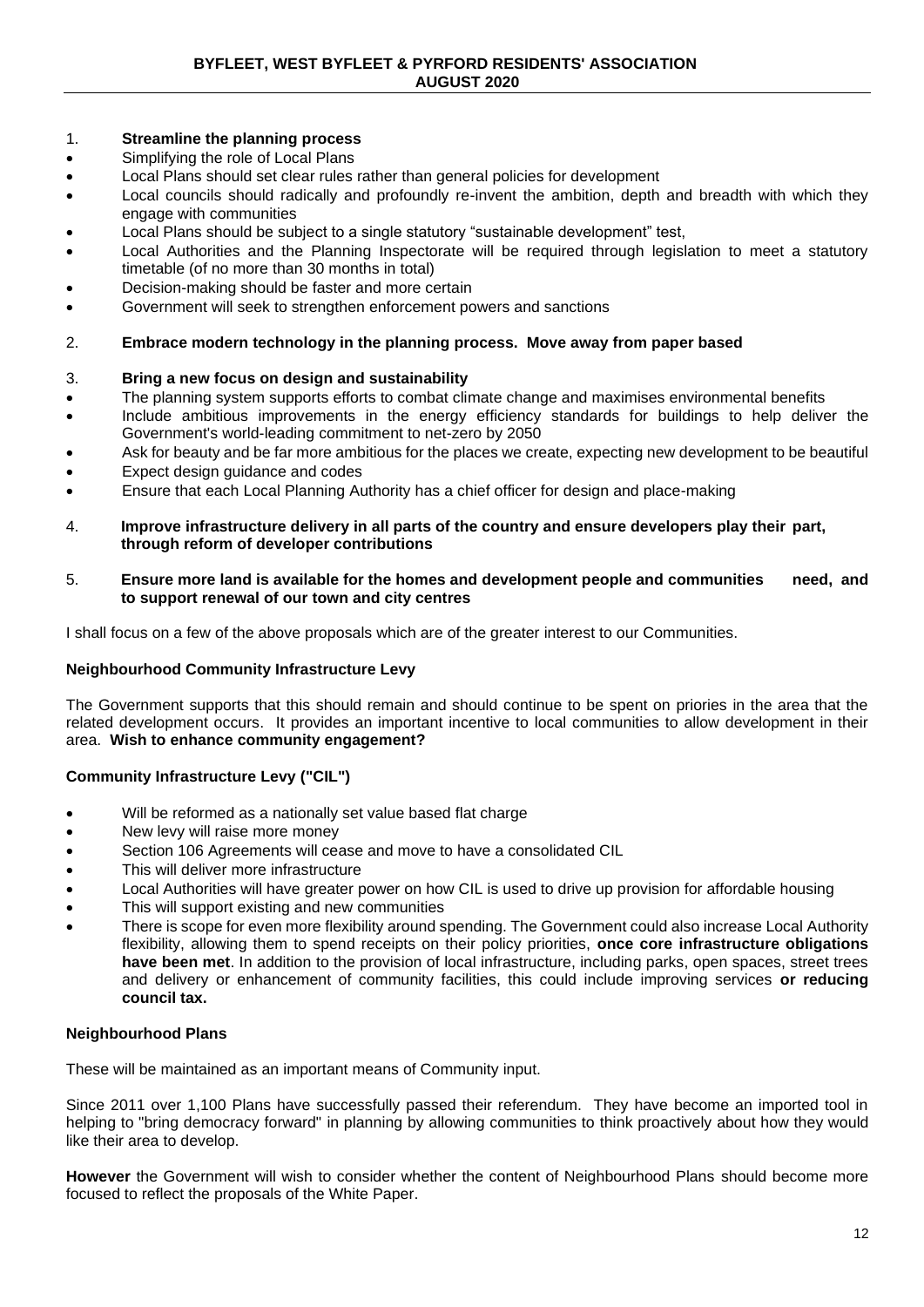### **Housing Numbers**

There will be a standard method for establishing housing requirement figures which ensures enough land is released in the areas where affordability is worst, to stop land supply being a barrier to enough homes being built. The housing requirement would factor in land constraints and opportunities to more effectively use land, including through densification where appropriate, to ensure that the land is identified in the most appropriate areas and housing targets are met.

Local Plans will need to identify areas to meet a range of development needs – such as homes, businesses and community facilities – for a minimum period of 10 years.

This standard method will significantly reduce the time it takes to establish the amount of land to release in each area will be a means of distributing the national housebuilding target of 300,000 new homes annually (178,000 built in 2019), and one million homes by the end of the Parliament.

#### **The existing policy for protecting the Green Belt will remain.**

There is a separate White Paper Consultation on proposed changes to the Current Planning System which proposes introducing a new standard method for assessing local housing needs. It is proposed to introduce a new element into the standard method, a percentage of existing housing stock levels, which takes into account the number of homes that are already in an area. This should ensure that diverse housing needs in all parts of the country are taken into account. It should also offer the stability and predictability which has been absent when solely relying on household projections. This is so lacking in detail I am unclear as to its possible impact on the Three Villages.

There is a further consultation on four shorter-term measures which will improve the immediate effectiveness of the current system:

- changes to the standard method for assessing local housing need, which as well as being a proposal to change guidance in the short term has relevance to proposals for land supply reforms set out in the White Paper;
- securing of First Homes, sold at a discount (30%) to market price for first time buyers, including key workers, through developer contributions in the short term until the transition to a new system;
- temporarily lifting the small sites threshold, below which developers do not need to contribute to affordable housing, to up to 40 or 50 units;
- extending the current Permission in Principle to major development so landowners and developers now have a fast route to secure the principle of development for housing on sites without having to work up detailed plans first.

#### **Infrastructure**

The Government plans to improve infrastructure delivery in all parts of the country and ensure developers play their part.

To better support the timely delivery of infrastructure, the Government plans to allow local authorities to borrow against Infrastructure Levy revenues so that they could forward fund infrastructure.

New development brings with it new demand for public services and infrastructure.

Securing necessary infrastructure and affordable housing alongside new development is central to the vision for the planning system and it is important that there is a strong link between where development occurs and where funding is spent.

Throughout all of this there seems to be an assumption that CIL is spent on infrastructure in the immediate area of the related development. This we know not to be the case. Also see below.

### **Local Plans**

Local Plans should set clear rules rather than general policies for development; be significantly shorter and be prepared much more quickly.

Local Plans will be developed over a fixed 30-month period with clear engagement points, rather than the current inconsistent process which takes seven years on average.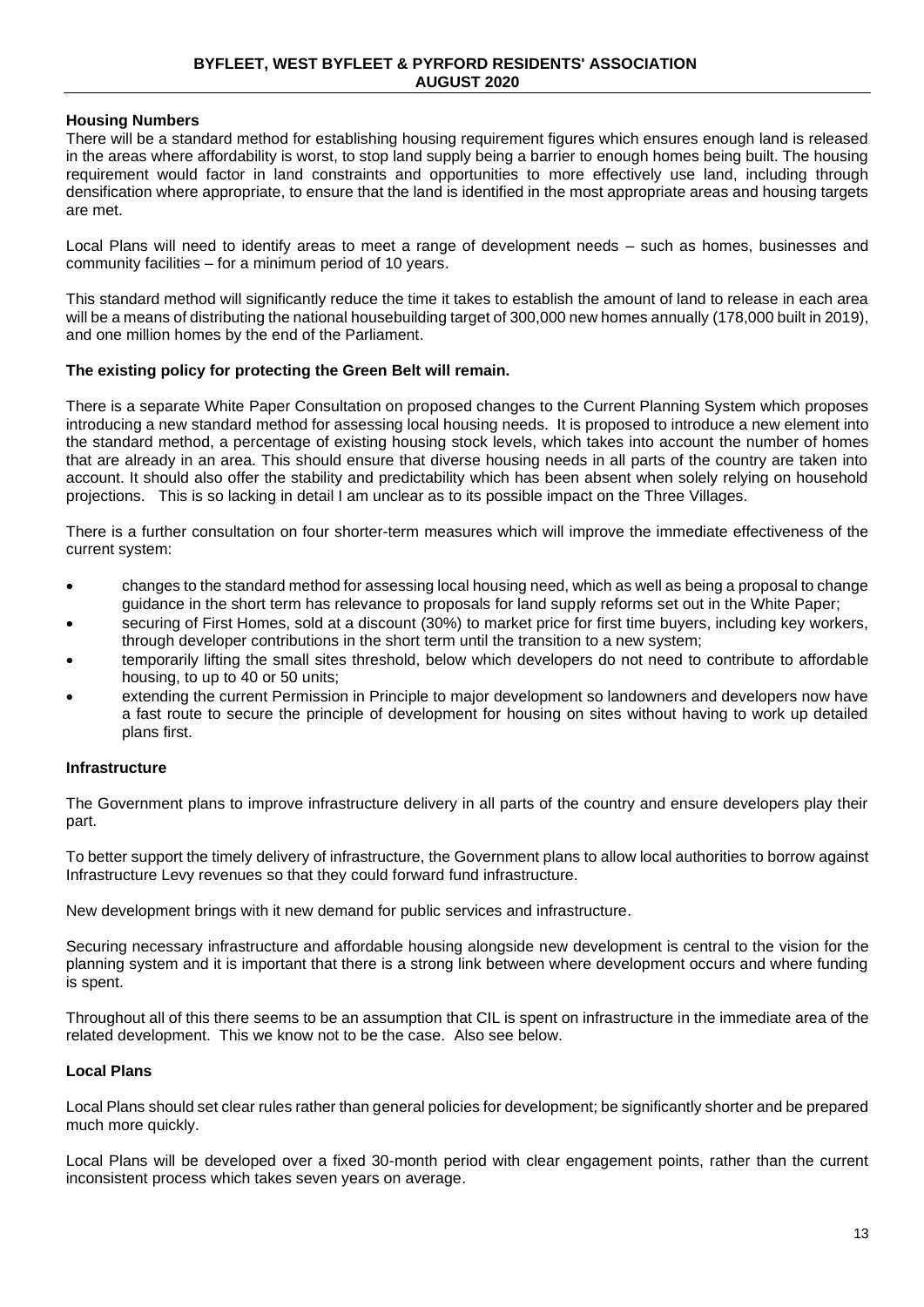Local Plans will now be prepared under a five stage process. At stage three the Plan will be published for the public to comment on. Comments seeking change must explain how the plan should be changed and why. Again, this process would embody "best in class" ways of ensuring public involvement.

Local Plans should have a clear role and function, which should be, first, to identify land for development and sites that should be protected; and, second, to be clear about what development can take place in those different areas so that there is greater certainty about land allocated for development and so that there is a faster route to securing permission.

They should be assessed against a single statutory "**sustainable development**" test to ensure plans strike the right balance between environmental, social and economic objectives. Unnecessary assessments and requirements that cause delay and challenge in the current system should be abolished. This would mean **replacing the existing tests of soundness**, updating requirements for assessments (including on the environment and viability) **and abolishing the Duty to Cooperate**.

#### **Local Plans should be informed by appropriate infrastructure planning, and sites should not be included in the plan where there is no reasonable prospect of any infrastructure that may be needed coming forward within the plan period. Planmaking policies in the National Planning Policy Framework will make this clear.**

Local Plans should incorporate the revised standard method for establishing housing requirement figures.

Neighbourhood Plans should be retained (see above) in the reformed planning system. Indeed the Government wishes to encourage their continued use and indeed to help spread their use further.

## **Role and Function of Local Plans**

The Government proposes that Local Plans should identify three types of land – (i) Growth areas suitable for **substantial development**, (ii) Renewal areas suitable for **development,** and (iii) Areas that are **Protected**.

**(A) Growth areas "suitable for substantial development"** – it is proposed that the term "substantial development" be defined in policy to remove any debate about this description. It is envisaged this category would include land suitable for comprehensive development, including new settlements and urban extension sites, and areas for redevelopment, such as former industrial sites or urban regeneration sites. It could also include proposals for sites such as those around universities where there may be opportunities to create a cluster of growth-focused businesses. Sites annotated in the Local Plan under this category would have outline approval for development. Areas of flood risk would be excluded from this category (as would other important constraints), unless any risk can be fully mitigated;

**(B) Renewal areas "suitable for development"** – this would cover existing built areas where smaller scale development is appropriate. It could include the gentle densification and infill of residential areas, development in town centres, and development in rural areas that is not annotated as Growth or Protected areas, such as small sites within or on the edge of villages. There would be a statutory presumption in favour of development being granted for the uses specified as being suitable in each area. Local Authorities could continue to consider the case for resisting inappropriate development of residential gardens.

**(C) Areas that are Protected** – this would include sites and areas which, as a result of their particular environmental and/or cultural characteristics, would justify more stringent development controls to ensure sustainability. This would include areas such as Green Belt, Areas of Outstanding Natural Beauty (AONBs), Conservation Areas, Local Wildlife Sites, areas of significant flood risk and important areas of green space. At a smaller scale it can continue to include gardens in line with existing policy in the National Planning Policy Framework. It would also include areas of open countryside outside of land in Growth or Renewal areas. Some areas would be defined nationally, others locally on the basis of national policy, but all would be annotated in Local Plan maps and clearly signpost the relevant development restrictions defined in the National Planning Policy Framework.

In **(A)** and **(B)** above, the key and accompanying text would set out suitable development uses, as well as limitations on height and/or density as relevant. These could be specified for sub-areas within each category, determined locally but having regard to national policy, guidance and legislation (including the National Model Design Code and flexibilities in use allowed by virtue of the new Use Classes Order and permitted development). For example, it may be appropriate for some areas to be identified as suitable for higher-density residential development, or for high streets and town centres to be identified as distinct areas. In Growth areas, the Government would also want to allow sub-areas to be created specifically for self and custom-build homes, and community-led housing developments, to allow a range of housing aspirations to be met and help create diverse and flourishing communities. In the case of self and custom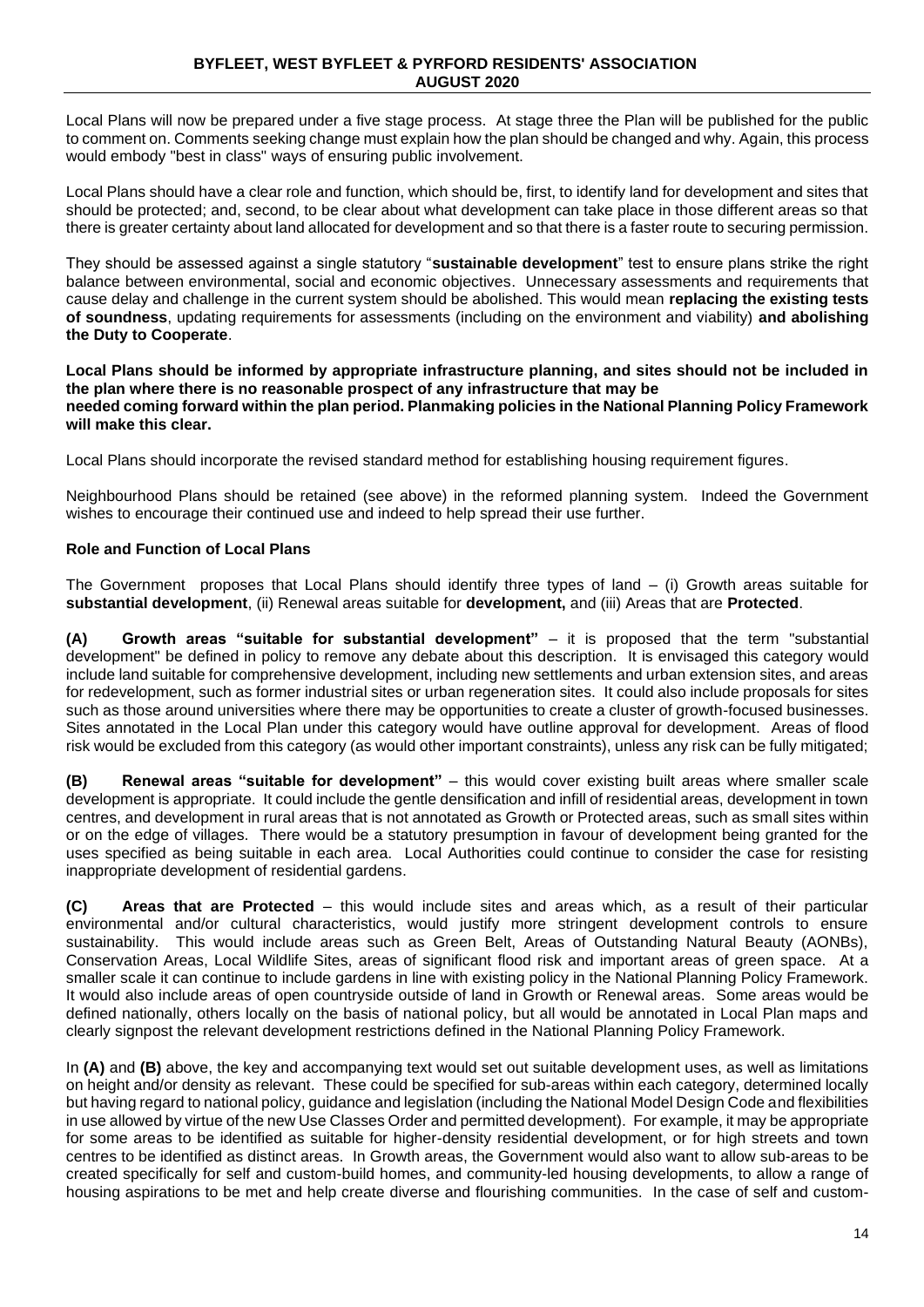build homes, local authorities should identify enough land to meet the requirements identified in their self-build and custom housebuilding registers.

For **Protected Areas**, the key and accompanying text would explain what is permissible by cross-reference to the National Planning Policy Framework.

### **Development Management Process for the above three types of Land**

**(A)** Areas identified as **Growth Areas** (suitable for substantial development) would automatically be granted outline planning permission for the principle of development, while automatic approvals would also be available for pre-established development types in other areas suitable for building. There will therefore be no need to submit a further planning application to test whether the site can be approved. Planning decisions should focus on resolving outstanding issues – not the principle of development.

Detailed planning permission will be secured in one of three ways including a reformed reserved matters process for agreeing the issues which remain outstanding.

**(B)** Areas suitable for development (**Renewal Areas**), there would be a general presumption in favour of development established in legislation (achieved by strengthening the emphasis on taking a plan-led approach, with plans reflecting the general appropriateness of these areas for development). Consent for development while not automatic would relate to what was in the Plan

In both the **Growth** and **Renewal** areas it would still be possible for a proposal which is different to the Plan to come forward (if, for example, local circumstances had changed suddenly, or an unanticipated opportunity arose), but this would require a specific planning application.

**(C)** In areas where development is restricted (**Protected Areas**) any development proposals would come forward as now through planning applications being made to the Local Authority (except where they are subject to permitted development rights or development orders), and judged against policies set out in the National Planning Policy Framework.

So:

### **POSITIVES**

- > Neighbourhood Forums continue
- > Neighbourhood Forum Plans remain but will need change and diminished as regards influencing planning
- > NCIL continues
- > Green Belt protection remains
- > Infrastructure no site should be in the Plan if there is no prospect of the necessary infrastructure coming forward.

#### **NEUTRAL**

- > Housing numbers need more information
- > Simplifying Local Plans rules rather than policies
- > Sole test sustainable development.

#### **NEGATIVE**

- > The level of consultation with the community when preparing the Local Plan is not at all clear
- > Development Management Process. In many cases approval of planning applications will be "automatic" with an adverse impact on local influence and democracy.

This is a consultation White Paper and most of the proposals also have alternative options which I have not addressed.

Stewart Dick RA Chairman

*Ref:SJCD/RA/Planning White Paper/ 07082*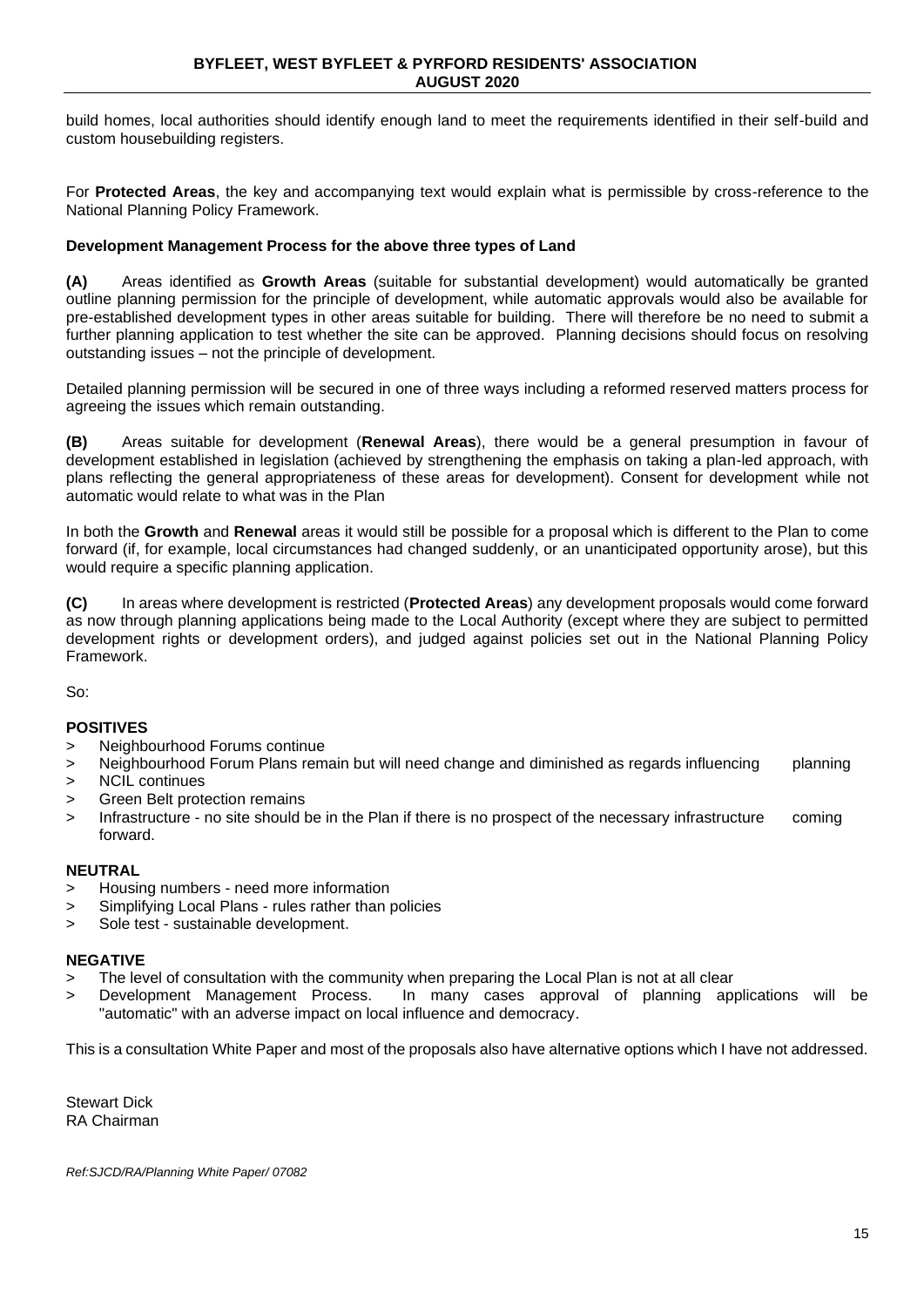# **Our Active Travel Vision**

All the major political parties are now supporting the move to get more people walking and cycling, now known as "Active Travel" to help reduce congestion, to reduce pollution and to yield direct health benefits to residents.

The Residents Association welcomes the ambition of the Government in encouraging Active Travel and setting appropriate standards for safe walking and cycling.

Our vision is that:

- 1. The major road routes through our neighbourhoods, i.e. Parvis Road, Old Woking Road, Sheewater Road, Sopwith Drive and Oyster Lane will have dedicated and separated protected cycle and walking paths on both sides of the road whenever space or major redevelopment permits.
- 2. As soon as possible and as a step towards 1 above, all the above will have shared pedestrian and cycle paths or protected lanes (existing Old Woking Road lane eastbound to be protected) on both sides of the road to national standards and segregated where space allows.
- 3. Safe cycling routes will be reinforced or introduced in Chertsey Road, Camphill Road, Station Road, Woodlands Avenue, Madeira Road, Pyrford Road, Oakcroft Road and Coldharbour Road.
- 4. Additional non-vehicular tunnels (or bridges) will be provided at West Byfleet Station, Camphill Road and Oyster Lane to provide segregated safe access for cyclists and pedestrians across the railway independent of road traffic.
- 5. Appropriate signal control crossings will be put in place to facilitate the continuity of active travel paths and safe cycling routes, particularly Sopwith Drive near Viscount Gardens, Parvis Road at Sopwith Drive, Sheerwater Road at Madeira Road and Old Woking Road at Coldharbour Road.
- 6. The National Trust will raise the standard of the Wey Navigation towpath to a similar standard to the Saturn Trail along the Basingstoke Canal at least though Runnymede, Elmbridge and Woking Borough Council areas.

As a general principle,

- 7. All active travellers, whether by cycle, scooter, mobility scooter or on foot, will be encouraged to show consideration to other users including warning of approach from the rear.
- 8. All new major Road schemes in Surrey will make provision for dedicated separated pedestrian and cycle paths.
- 9. All designated active travel paths will have direct crossings and marked priority over joining roads at junctions.
- 10. All residential roads and roads adjacent to playgrounds and schools will have a 20mph speed limit.
- 11. Residents will be supported in introducing road landscaping and traffic calming schemes on residential streets.

The Residents Association and three local Neighbourhood Forums, Byfleet, West Byfleet and Pyrford, would ask all political parties to commit to the above at Local Authority level. We would ask all residents to support these moves and, in using these facilities, to observe the highway code and to show consideration to other users irrespective of their mode of travel.

The Residents Association recognises that some of our requests (particularly 1&4) may take many years to reach fruition but believe it is important that Local Authorities recognise the needs of the Community into the future and ask that the other requests are considered urgent priorities.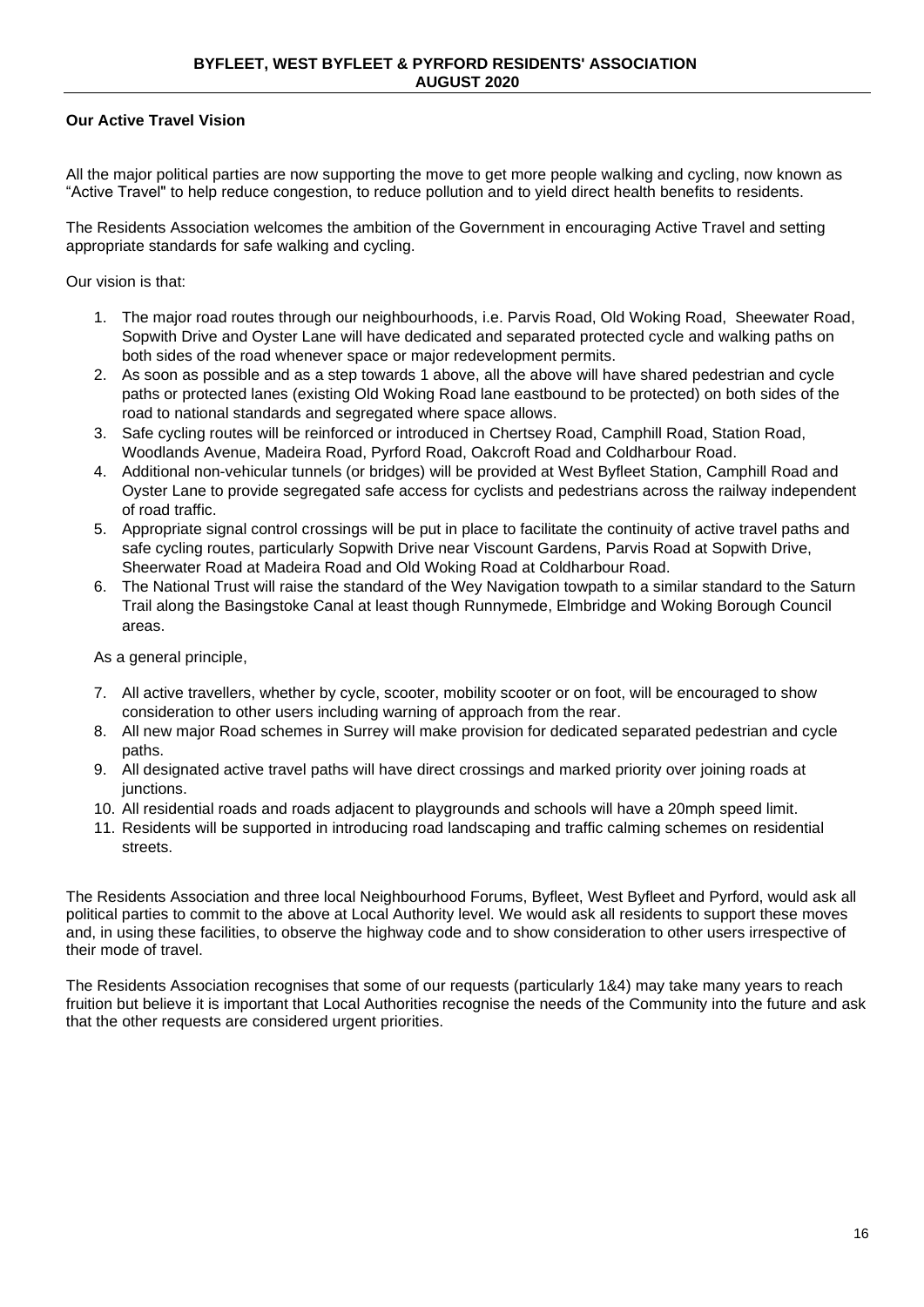# **Pyrford Ward Councillors Report – Gary Elson 16th August 2020**

It seems that Pyrford felt the worst of Tuesday's storm; WBC staff and Serco were quickly in attendance to remove fallen trees and roads engulfed with mud and debris.

They returned on following days and have done a great job clearing up our roads and pavements.. Big Thanks to them.

Following concerns regarding anti-social behaviour around the Pyrford Cricket Club ground and pitch, the Social Club and the Village Hall car park a further meeting with Surrey Police took place on Thursday 6<sup>th</sup> August. In attendance were 3 officers who have been tasked by Commander Dave Bentley to investigate and report on how the situation can be improved and to recommend measures for prevention. The team which is headed by PC Hugo Hubbard includes PCSO Neil Wilkinson and the DOCO (design out crime officer) Stephen Cake.

This team has also be assigned to patrol and monitor similar issues occurring in the Woodlands Avenue Car Park in West Byfleet and the Sheer House site which is currently being boarded up.

I have asked WBC to repair fencing, cut back vegetation and reline the Woodlands Avenue car park and to look at other measures to improve lighting / CCTV and how vehicle movements can be managed in an effort help prevent some of the criminal activity and ASB taking place.

The 9 Hole Golf Course at Twisted Stone is now open, no movement seen regarding the approved plans for the Club House.

The works in the Waitrose car park now seem to have been completed and the site cabin removed. Waitrose see an ongoing need to provide extra home deliveries in the future even when the current Coronavirus eases further. In response they have bought an extra 6 delivery vehicles and the work that took place in the delivery yard was to increase the warehouse loading area to service the extra vans.

Construction on the 2 new retail / residents sites in Pyrford next to the Village Bakery and in West Byfleet adjacent to Costa are progressing well, hopefully this will continue so they can be ready before Christmas.

Not much else to report at this time, that may be seen as a good thing!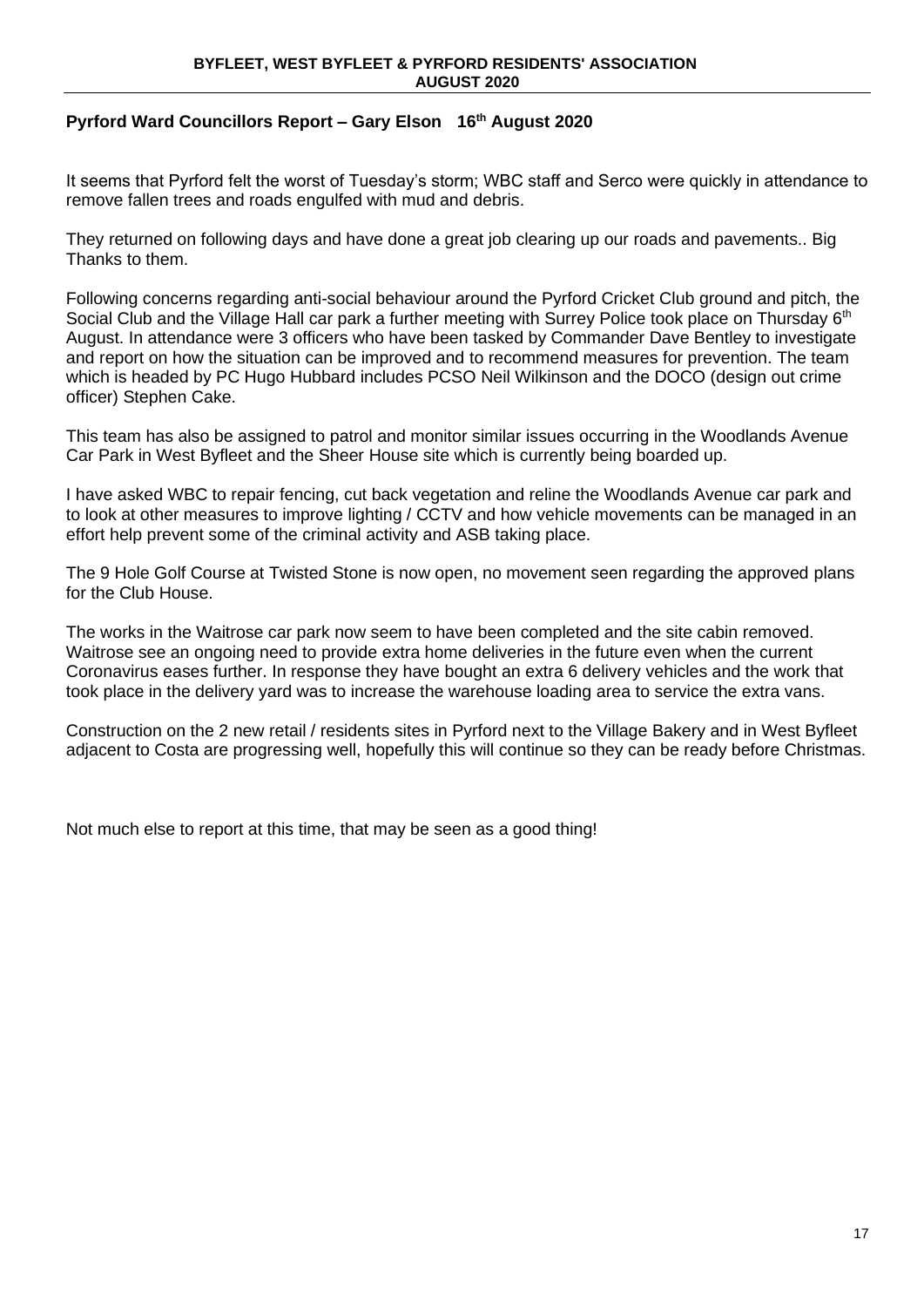# **PYRFORD VR REPORT - 20 August 2020 (as at 16 August 2020)**

# **A) PYRFORD STREET REPS**

Total monies received from members via Street Reps this year to date is £3,536 ( £205 of which is yet to be entered on the membership database) which represents 77% of the total collected in all of 2019. There are a few streets in Pyrford without a Street Rep, such as: Dean Close, Old Woking Road, Pyrian Way, Rowley Close and Orchard Lea.

# **B) MARSHAL PARADE DEVELOPMENT SAGA**

Hooray even more progress! Building the external walls has increased a few feet after the RSJ's were finally installed and is now at the first storey level. (The garage block behind the parade was demolished in late December 2017 and work started in late March 2018 to prepare for foundations, progress is terribly slow. Work is forever starting and then stopping and seems to have stopped).

Under the current circumstances, it Is not clear when the units will be completed.

# **C) TWISTED STONE FOOTPATH**

The landowner has installed a kissing gate and fencing at the Pyrford Road end of the Public Right of Way, opposite Lee Farm Cottages. The width is c 1.5m, which is legal, but it makes social distancing difficult. A note requesting "no cyclists" has also been erected.

# **D) PYRFORD OPENING UP**

Life in the village has started to resume a sort of "new normal". All the shops in Marshal Parade are now open. Please do use them as much as possible.

# **E) PYRFORD STORM**

Last Wednesday, a "tropical" storm covered Pyrford. As Gary Elson reports many trees came down and Serco has cleared many fallen trees. Recently, a resident brought to my attention that Teggs Lane has many fallen branches, some from dead trees. Serco are aware but have said it is SCC responsibility. VR is following up.

# **F) PARKING AT JUNCTION OF OLD WOKING ROAD WITH LINCOLN DRIVE**

The planning application for 153 Old Woking Road has highlighted many concerns about parking close to this junction. A request for yellow lines at the junction has been suggested as part of the 2020 Woking Parking review.

# **G) PLANNING APPLICATIONS**

These are covered in more detail both the Pyrford Neighbourhood Forum report and RA Planning Report.

# **H) VILLAGE EVENTS**

**POSTPONED** Dulux London Cycle Ride to 26<sup>th</sup> -27<sup>th</sup> September 2020 Coldharbour Road

Andrew Grimshaw Pyrford Village Rep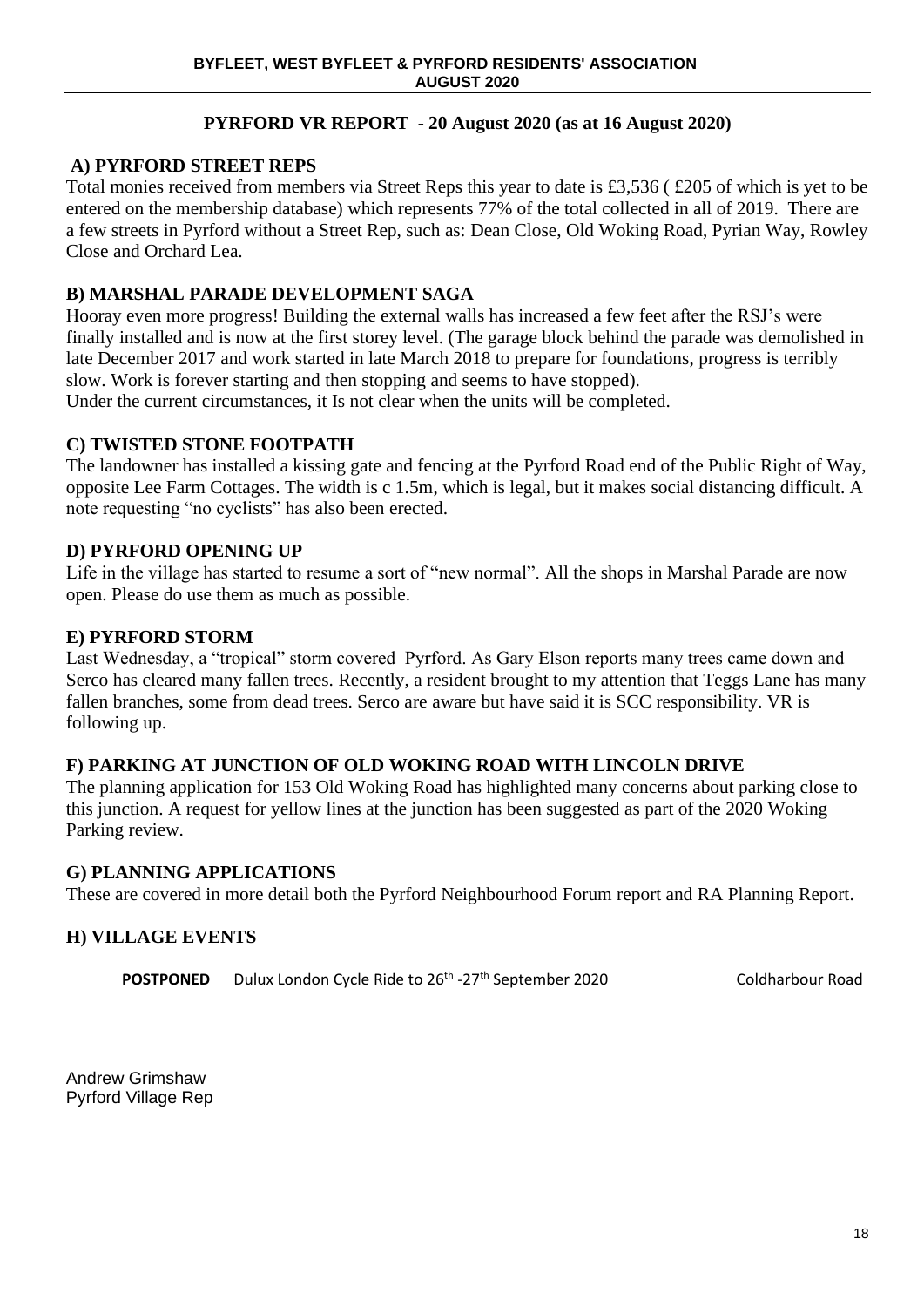# **The Resident 165 August 2020 West Byfleet Village Representative Report**

# **Street Representatives**

Street Representatives are key to the success of the RA, we have a great team in West Byfleet. However, we still need to identify street reps for the top of Coldharbour Road, Claremont Road, Rivey Close and Madeira Road and related side roads. We also need better street rep coverage for blocks of apartments such as Globe, Magna, Wentworth, Tattenhall and Rosemount. Anyone one who is interested in giving a few hours back to the Community, should contact your Village Representative (see contact details on last page) Covid

The excellent volunteer efforts in West Byfleet have continued and even widened. Our appreciation goes to all who are helping their neighbours, if you need help or want to volunteer see<https://surreykind.org.uk/>

# **Sheer House**

The excellent news since the last magazine is that there has been tangible progress on the redevelopment of Sheer House. The Retirement Village Group (RVG), backed by AXA Insurance Group have taken over the site and are submitting detailed plans within the same overall planning consent as before for retirement apartments. They have shown an encouraging willingness to engage with the community. Although we have concerns about wind tunnel effect and lack of sunlight in the public square and the mass on the Old Woking Road, the plans were approved by WBC and we will have to make the most of it. With RVG being very happy to engage, we are hopeful of them achieving an attractive and welcoming public and retail space that will considerably add to the village. There will be a few years of disruption but I am sure we will all welcome the replacement of this dead albatross from around the neck of West Byfleet. Once work on the site commences, some disturbance is inevitable but the contractors will keep to sociable hours and will make a contact available for any concerns or problems arising. In the near future, we have been advised, hoardings will be erected for the safety of the public and to help protect the site from vandalism. If anyone would like to report a problem to RVG, they can either call freephone 0800 061 4979 or email [info@sheerhouseredevelopment.co.uk.](mailto:info@sheerhouseredevelopment.co.uk)

# **Woodlands Car Park**

A group of residents and RA officer met with Councillor Gary Elson and the local Police Commander, David Bentley, to discuss anti-social behaviour in and around the car park. The area will be more closely monitored and it is hoped we will see a tangible reduction in such behaviour.

# **Community Gardening Group**



The WB Community Garden Group have planted a fresh border outside the Library with the agreement of SCC staff. Although of short duration with the Sheer House redevelopment, this will help improve the street scene, aid the air quality and provide an example of community work in practice, many thanks to the participants particularly Katrina, Louisa and Rebecca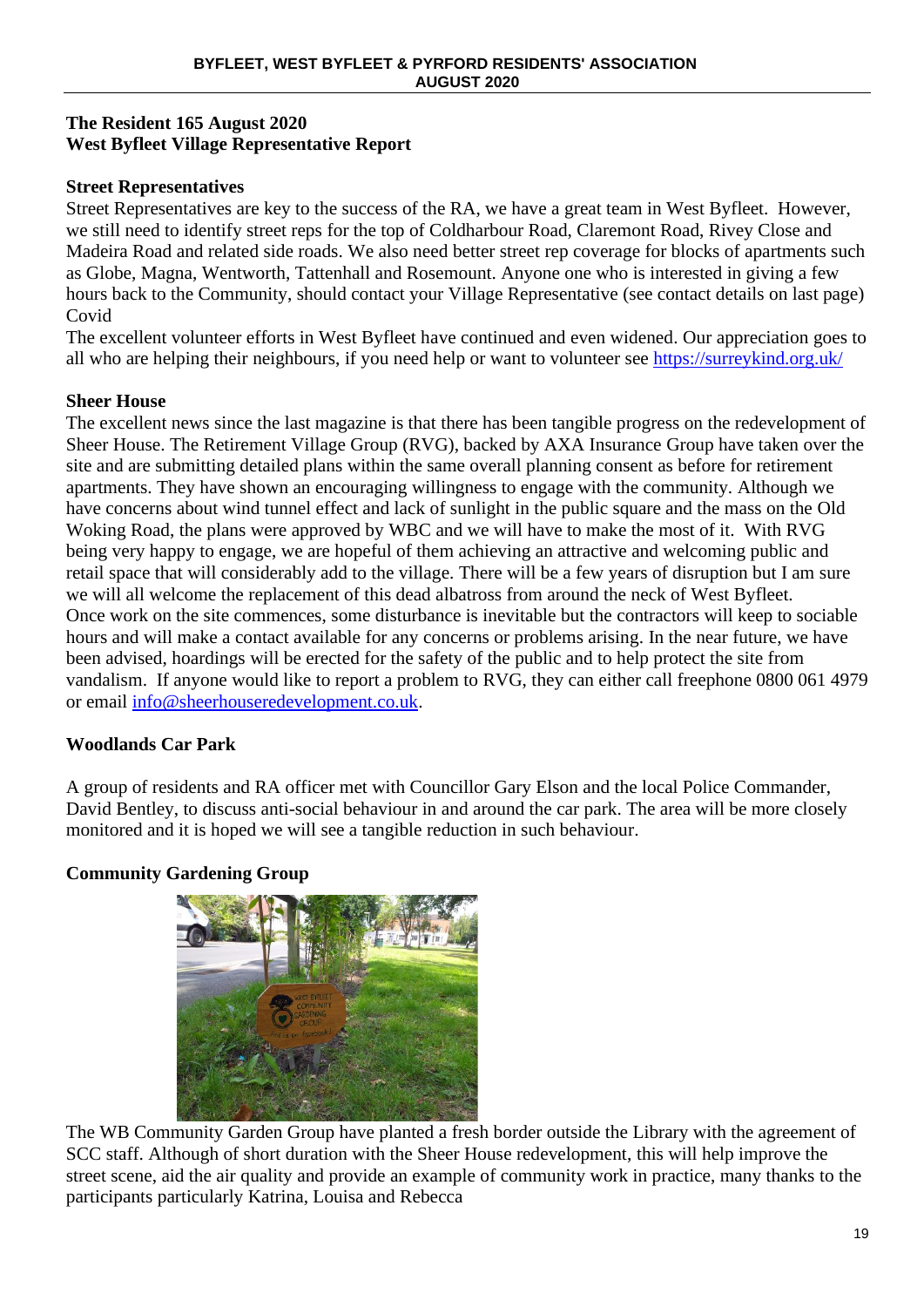The WB Community Gardening Group planting on Birch Walk has also been generally successful with some dedicated volunteers ensuring watering takes place in the dry weather, well done to the Group and we look forward to more planting schemes around the village.

# **Broadoaks Development**

Irrespective of political views, many will remember Richard Wilson with fondness. One of Richard's achievements as Councillor was to get a commitment for a shared path on the Southside of Parvis Road together with a controlled crossing to the Recreation Ground as part of the Broadoaks Redevelopment Plan. He even used some of his Councillor funds to construct a shared path across the corner of the Rec, to avoid the Camphill Road/ Parvis Road junction, conceptually as part of the scheme. The Broadoaks' developer, Octagon, are meeting the commitment and building the path immediately adjacent to their premises and paying for the controlled crossing. The crossing has now been installed and is somewhat closer to Highfield Road than was initially feared but some adjustment to the Recreation Ground entrance will be needed to avoid congestion. With regard to the remainder of the stretch between Byfleet and Broadoaks, a petition has been raised to ask Surrey County Council to complete the commitment. See <https://petitions.surreycc.gov.uk/ParvisPathway/>

At the time of writing 164 people have signed the petition. The petition is open until 24<sup>th</sup> October and will be presented to the next Woking BC/ Surrey CC Joint Committee meeting in November.

See also the Active Travel Vision article on page xx.

# **Businesses**

The vast majority of businesses have now reopened in the village and it is good to see the pavement cafe society resurrected.

It is disappointing that we are now down to only one chemist in the village and that not being open on Saturdays. The RA, on the website, have provided a list of alternate pharmacies in the neighbourhood and those offering deliveries. RVG have said a new pharmacy will be one of their retail priorities when the redevelopment is completed.

Property Agents are reporting high levels of interest with many new properties coming on market and viewings taking place with PPE and distancing measures in place.

All residents are asked to remember we still have a thriving retail sector even with the Sheer House redevelopment and are asked to support their local shops.

Until next time

Your West Byfleet Village Representative Team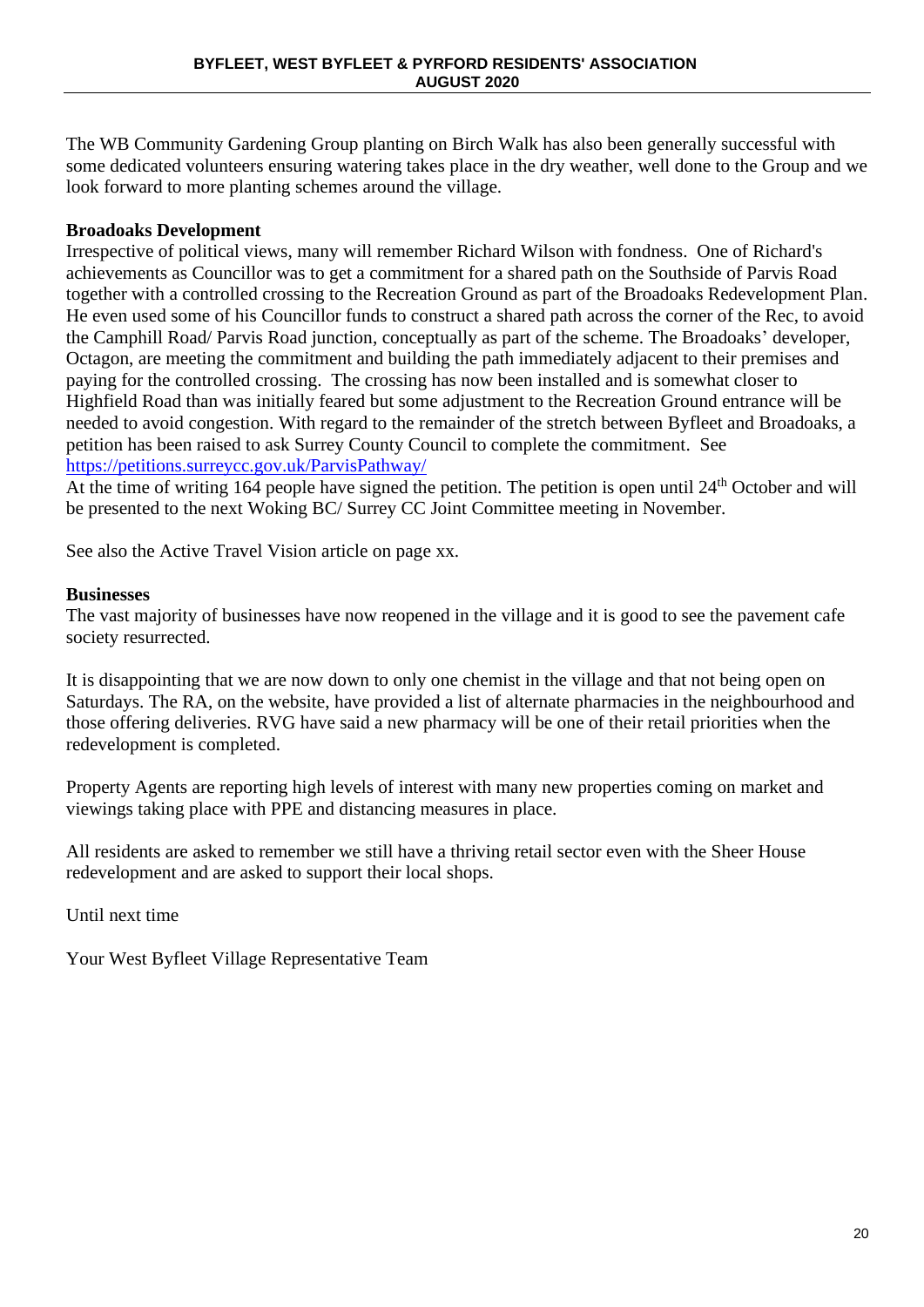# **PNF Report August 2020**

Due to Coronavirus much of the activity has been in abeyance, but a recently a second Zoom Committee meeting was held.

Two Newsletters were issued in June 2020 and are available at [https://pyrfordforum.org/news-letter](https://pyrfordforum.org/news-letter-archive/)[archive/](https://pyrfordforum.org/news-letter-archive/)

# **CONSERVATION**

Following the launch of the Conservation Noticeboard, the video team has decided to sojourn Pyrford Portraits and produce a video about conservation activities around Pyrford. Various interviews have been undertaken and it is hoped short trailers might be available towards the end of August.

If anyone has items that PNF could include please contact PNF by email at [info@pyrfordforum.org](mailto:info@pyrfordforum.org)

## **SITE ALLOCATIONS DPD**

Covid-19 has also impacted Woking Borough Council development plans and the final report from the Examination in Public is still awaited. There is no definitive news.

# **RE-DESIGNATION OF FORUM**

Under the Localism Act 2011, the Pyrford Neighbourhood Forum (PNF) existence is unfortunately time limited. The approved Neighbourhood Plan is still valid until 2027, but a representative group for the Pyrford Area needs to be re-designated every 5 years.

The PNF Committee has decided to seek re-designation of the Pyrford Forum for the existing Pyrford Neighbourhood Area. Work has been continuing behind the scenes and draft paperwork has been sent to Woking Borough Council for review.

# **HERITAGE CONSERVATION ASSESSMENT**

Work continues on the assessment.

A DVD, produced by Tim Matthews and Cliff Bolton, on Pyrford's heritage sites and the importance of heritage conservation was shown at the AGM. It was well received and copies available on the night were all sold. Fundraising for the £13,000 cost has generated c£11,500 so there is a shortfall of £1,500. So far £200 has been raised.

An intended visit to Surrey History Centre in July had to be postponed but the Centre is now open, and it is hoped to rearrange. Comments by PNF on the draft document have been returned to the consultants. Feedback from consultants is awaited.

# **SHEER HOUSE**

The PNF Committee, at its last video Committee meeting, expressed concern about how Pyrford residents would be clearly represented during the next phase of Sheer House. The proposed Sheer House Task Group did not include an elected member of the PNF Committee, nor a member of the RA Pyrford Village team. Whilst there are WBC Councillors, two from Pyrford Ward, all three are currently on the WBC Planning Committee.

# **SIGNIFICANT PYRFORD PLANNING APPLICATIONS**